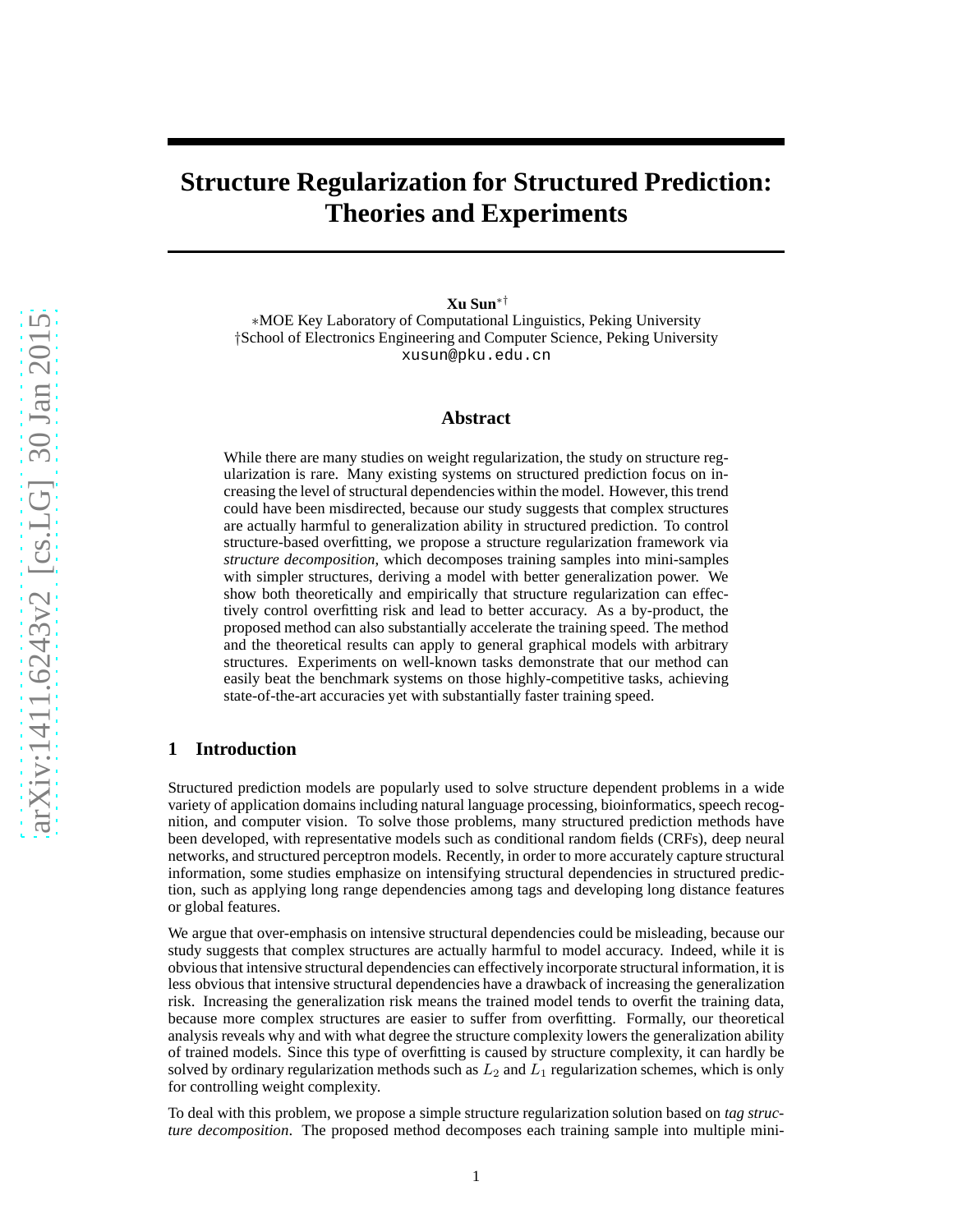samples with simpler structures, deriving a model with better generalization power. The proposed method is easy to implement, and it has several interesting properties: (1) We show both theoretically and empirically that the proposed method can reduce the overfit risk. (2) Keeping the convexity of the objective function: a convex function with a structure regularizer is still convex. (3) No conflict with the weight regularization: we can apply structure regularization together with weight regularization. (4) Accelerating the convergence rate in training. (5) This method can be used for different types of models, including CRFs [\[10\]](#page-19-0) and perceptrons [\[5\]](#page-19-1).

The term *structural regularization* has been used in prior work for regularizing *structures of features*. For (typically non-structured) classification problems, there are considerable studies on structurerelated regularization, including spectral regularization for modeling feature structures in multi-task learning [\[1\]](#page-19-2), regularizing feature structures for structural large margin classifiers [\[30\]](#page-20-0), and many recent studies on structured sparsity. Structure sparsity is studied for a variety of non-structured classification models [\[15,](#page-20-1) [6\]](#page-19-3) and structured prediction scenarios [\[20,](#page-20-2) [14\]](#page-20-3), via adopting mixed norm regularization [\[18\]](#page-20-4), *Group Lasso* [\[32\]](#page-20-5), posterior regularization [\[8\]](#page-19-4), and a string of variations [\[2,](#page-19-5) [17,](#page-20-6) [9\]](#page-19-6). Compared with those prior work, we emphasize that our proposal on tag structure regularization is novel. This is because the term *structure* in all of the aforementioned work refers to *structures of feature space*, which is substantially different compared with our proposal on regularizing tag structures (interactions among tags).

There are other related studies, including the studies of [\[27\]](#page-20-7) and [\[19\]](#page-20-8) on piecewise/decomposed training methods, and the study of [\[29\]](#page-20-9) on a "lookahead" learning method. Our work differs from [\[27,](#page-20-7) [19,](#page-20-8) [29\]](#page-20-9) mainly because our work is built on a regularization framework, with arguments and justifications on reducing generalization risk and for better accuracy. Also, our method and the theoretical results can fit general graphical models with arbitrary structures, and the detailed algorithm is quite different. On generalization risk analysis, related studies include [\[4,](#page-19-7) [21\]](#page-20-10) on non-structured classification and [\[28,](#page-20-11) [13,](#page-19-8) [12\]](#page-19-9) on structured classification.

To the best of our knowledge, this is the first theoretical result on quantifying the relation between structure complexity and the generalization risk in structured prediction, and this is also the first proposal on structure regularization via regularizing tag-interactions. The contributions of this work<sup>[1](#page-1-0)</sup> are two-fold:

- On the methodology side, we propose a general purpose structure regularization framework for structured prediction. We show both theoretically and empirically that the proposed method can effectively reduce the overfitting risk in structured prediction, and that the proposed method also has an interesting by-product of accelerating the rates of convergence in training. The structure regularization method and the theoretical analysis do *not* make assumptions or constraints based on specific structures. In other words, the method and the theoretical results can apply to graphical models with arbitrary structures, including linear chains, trees, and general graphs.
- On the application side, for several important natural language processing tasks, including part-of-speech tagging, biomedical entity recognition, and word segmentation, our simple method can easily beat the benchmark systems on those highly-competitive tasks, achieving record-breaking accuracies as well as substantially faster training speed.

# **2 Structure Regularization**

We first describe the proposed structure regularization method, and then give theoretical results on analyzing generalization risk and convergence rates.

# <span id="page-1-1"></span>**2.1 Settings**

A graph of observations (even with arbitrary structures) can be indexed and be denoted by using an indexed sequence of observations  $\mathbf{O} = \{o_1, \ldots, o_n\}$ . We use the term *sample* to denote  $\mathbf{O} =$  $\{o_1, \ldots, o_n\}$ . For example, in natural language processing, a sample may correspond to a sentence of n words with dependencies of linear chain structures (e.g., in part-of-speech tagging) or tree

<span id="page-1-0"></span><sup>&</sup>lt;sup>1</sup>See the code at <http://klcl.pku.edu.cn/member/sunxu/code.htm>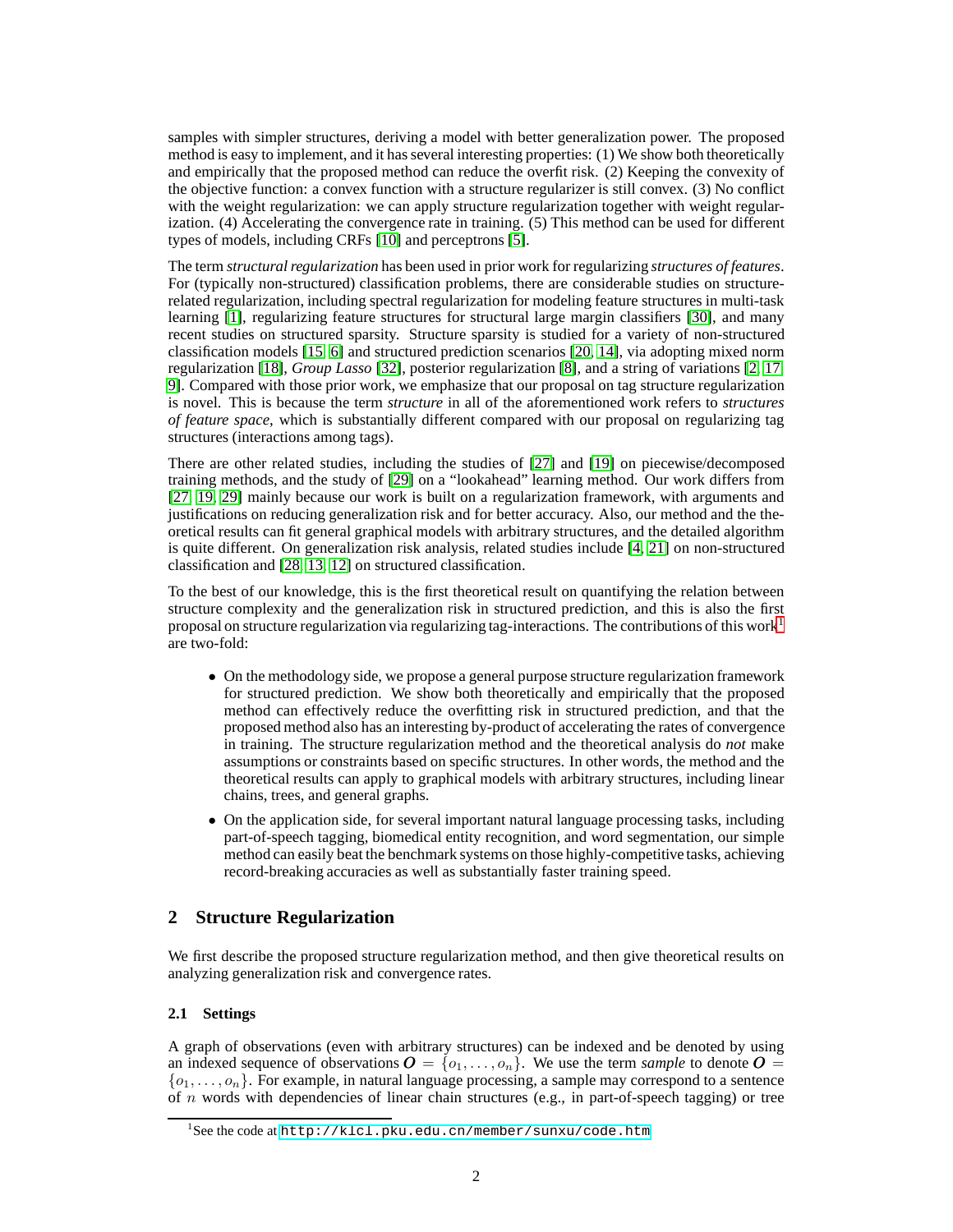structures (e.g., in syntactic parsing). In signal processing, a sample may correspond to a sequence of  $n$  signals with dependencies of arbitrary structures. For simplicity in analysis, we assume all samples have n observations (thus n tags). In a typical setting of structured prediction, all the n tags have inter-dependencies via connecting each Markov dependency between neighboring tags. Thus, we call n as *tag structure complexity* or simply *structure complexity* below.

A sample is converted to an indexed sequence of feature vectors  $\mathbf{x} = {\mathbf{x}_{(1)}, \dots, \mathbf{x}_{(n)}}$ , where  $\mathbf{x}_{(k)} \in$  $\mathcal X$  is of the dimension d and corresponds to the local features extracted from the position/index  $k$ <sup>[2](#page-2-0)</sup> We can use an  $n \times d$  matrix to represent  $x \in \mathcal{X}^n$ . In other words, we use X to denote the input space on a position, so that x is sampled from  $\mathcal{X}^n$ . Let  $\mathcal{Y}^n \subset \mathbb{R}^n$  be structured output space, so that the structured output y are sampled from  $\mathcal{Y}^n$ . Let  $\mathcal{Z} = (\mathcal{X}^n, \mathcal{Y}^n)$  be a unified denotation of structured input and output space. Let  $z = (x, y)$ , which is sampled from Z, be a unified denotation of a  $(x, y)$ pair in the training data.

Suppose a training set is

$$
S = {\boldsymbol{z}_1 = (\boldsymbol{x}_1, \boldsymbol{y}_1), \ldots, \boldsymbol{z}_m = (\boldsymbol{x}_m, \boldsymbol{y}_m)},
$$

with size  $m$ , and the samples are drawn i.i.d. from a distribution  $D$  which is unknown. A learning algorithm is a function  $\hat{G}: \mathcal{Z}^m \mapsto \mathcal{F}$  with the function space  $\mathcal{F} \subset \{X^n \mapsto Y^n\}$ , i.e., G maps a training set S to a function  $G_S: \mathcal{X}^n \mapsto \mathcal{Y}^n$ . We suppose G is symmetric with respect to S, so that  $G$  is independent on the order of  $S$ .

Structural dependencies among tags are the major difference between structured prediction and nonstructured classification. For the latter case, a local classification of  $g$  based on a position  $k$  can be expressed as  $g(\mathbf{x}_{(k-a)},..., \mathbf{x}_{(k+a)})$ , where the term  $\{\mathbf{x}_{(k-a)},..., \mathbf{x}_{(k+a)}\}$  represents a local win-<br>dow. However, for structured prediction, a local classification on a position depends on the whole input  $\mathbf{x} = {\mathbf{x}_{(1)}, \dots, \mathbf{x}_{(n)}}$  rather than a local window, due to the nature of structural dependencies among tags (e.g., graphical models like CRFs). Thus, in structured prediction a local classification on k should be denoted as  $g(\mathbf{x}_{(1)},...,\mathbf{x}_{(n)},k)$ . To simplify the notation, we define

$$
g(\pmb{x},k) \triangleq g(\pmb{x}_{(1)},\ldots,\pmb{x}_{(n)},k)
$$

Given a training set S of size m, we define  $S^{\setminus i}$  as a modified training set, which removes the *i*'th training sample:

$$
S^{\setminus i} = \{ \boldsymbol{z}_1, \ldots, \boldsymbol{z}_{i-1}, \boldsymbol{z}_{i+1}, \ldots, \boldsymbol{z}_m \},
$$

and we define  $S<sup>i</sup>$  as another modified training set, which replaces the *i*'th training sample with a new sample  $\hat{z}_i$  drawn from D:

$$
S^i = {\mathbf{z}_1, \ldots, \mathbf{z}_{i-1}, \hat{\mathbf{z}}_i, \mathbf{z}_{i+1}, \ldots, \mathbf{z}_m},
$$

We define *point-wise cost function*  $c: \mathcal{Y} \times \mathcal{Y} \mapsto \mathbb{R}^+$  *as*  $c[G_S(\pmb{x},k),\pmb{y}_{(k)}],$  *which measures the cost on* a position  $k$  by comparing  $G_S(\pmb x,k)$  and the gold-standard tag  $\pmb y_{(k)},$  and we introduce the point-wise loss as

$$
\ell(G_S, \boldsymbol{z}, k) \triangleq c[G_S(\boldsymbol{x}, k), \boldsymbol{y}_{(k)}]
$$

Then, we define *sample-wise cost function*  $C: \mathcal{Y}^n \times \mathcal{Y}^n \mapsto \mathbb{R}^+$ , which is the cost function with respect to a whole sample, and we introduce the sample-wise loss as

$$
\mathcal{L}(G_S, \mathbf{z}) \triangleq C[G_S(\mathbf{x}), \mathbf{y}] = \sum_{k=1}^n \ell(G_S, \mathbf{z}, k) = \sum_{k=1}^n c[G_S(\mathbf{x}, k), \mathbf{y}_{(k)}]
$$

Given G and a training set S, what we are most interested in is the *generalization risk* in structured prediction (i.e., expected average loss) [\[28,](#page-20-11) [13\]](#page-19-8):

$$
R(G_S) = \mathbb{E}_{\mathbf{z}} \left[ \frac{\mathcal{L}(G_S, \mathbf{z})}{n} \right]
$$

<span id="page-2-0"></span> ${}^{2}$ In most of the existing structured prediction methods, including conditional random fields (CRFs), all the local feature vectors should have the same dimension of features.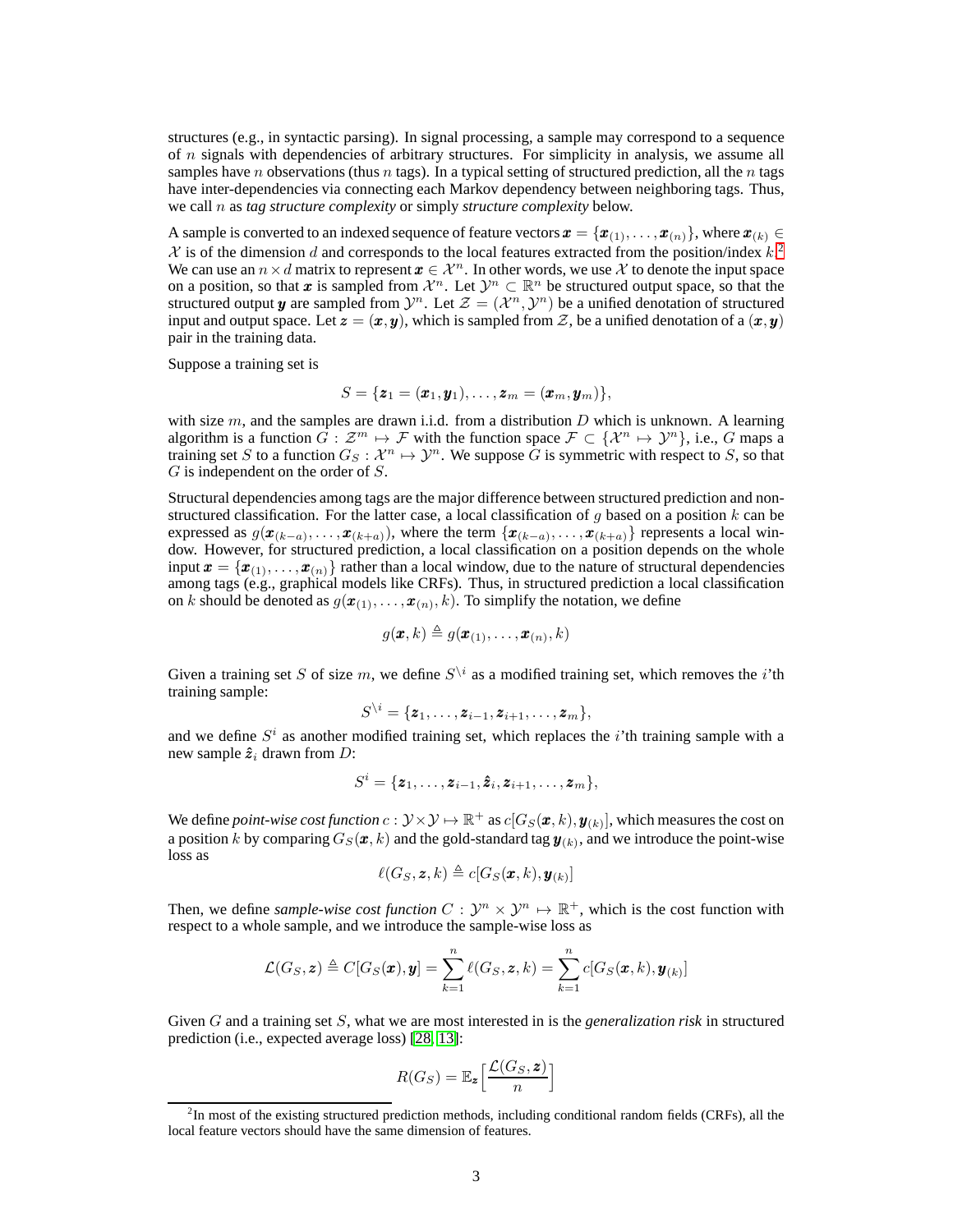

<span id="page-3-1"></span>Figure 1: An illustration of structure regularization in simple linear chain case, which decompose a training sample z with structure complexity 6 into three mini-samples with structure complexity 2. Structure regularization can apply to more general graphs with arbitrary dependencies.

Unless specifically indicated in the context, the probabilities and expectations over random variables, including  $\mathbb{E}_{\mathbf{z}}(.)$ ,  $\mathbb{E}_{S}(.)$ ,  $\mathbb{P}_{\mathbf{z}}(.)$ , and  $\mathbb{P}_{S}(.)$ , are based on the unknown distribution D.

Since the distribution D is unknown, we have to estimate  $R(G<sub>S</sub>)$  from S by using the *empirical risk*:

$$
R_e(G_S) = \frac{1}{mn} \sum_{i=1}^{m} \mathcal{L}(G_S, \mathbf{z}_i) = \frac{1}{mn} \sum_{i=1}^{m} \sum_{k=1}^{n} \ell(G_S, \mathbf{z}_i, k)
$$

In what follows, sometimes we will use simplified notations, R and  $R_e$ , to denote  $R(G<sub>S</sub>)$  and  $R_e(G_S)$ .

To state our theoretical results, we must describe several quantities and assumptions which are important in structured prediction. We follow some notations and assumptions on non-structured classification [\[4,](#page-19-7) [21\]](#page-20-10). We assume a simple real-valued structured prediction scheme such that the class predicted on position k of x is the sign of  $G_S(x, k) \in \mathcal{D}^3$  $G_S(x, k) \in \mathcal{D}^3$ . Also, we assume the point-wise cost function  $c_{\tau}$  is convex and  $\tau$ -smooth such that  $\forall y_1, y_2 \in \mathcal{D}, \forall y^* \in \mathcal{Y}$ 

<span id="page-3-3"></span>
$$
|c_{\tau}(y_1, y^*) - c_{\tau}(y_2, y^*)| \le \tau |y_1 - y_2| \tag{1}
$$

Then, τ*-smooth* versions of the loss and the cost function can be derived according to their prior definitions:

$$
\mathcal{L}_{\tau}(G_S, \mathbf{z}) = C_{\tau}[G_S(\mathbf{x}), \mathbf{y}] = \sum_{k=1}^n \ell_{\tau}(G_S, \mathbf{z}, k) = \sum_{k=1}^n c_{\tau}[G_S(\mathbf{x}, k), \mathbf{y}_{(k)}]
$$

Also, we use a value  $\rho$  to quantify the bound of  $|G_S(\pmb{x}, k) - G_{S\setminus i}(\pmb{x}, k)|$  while changing a single sample (with size  $n' \leq n$ ) in the training set with respect to the structured input x. This *ρ-admissible* assumption can be formulated as  $\forall k$ ,

<span id="page-3-4"></span>
$$
|G_S(\boldsymbol{x},k) - G_{S^{\setminus i}}(\boldsymbol{x},k)| \le \rho ||G_S - G_{S^{\setminus i}}||_2 \cdot ||\boldsymbol{x}||_2 \tag{2}
$$

where  $\rho \in \mathbb{R}^+$  is a value related to the design of algorithm G.

#### **2.2 Structure Regularization**

Most existing regularization techniques are for regularizing model weights/parameters (e.g., a representative regularizer is the Gaussian regularizer or so called  $L_2$  regularizer), and we call such regularization techniques as *weight regularization*.

**Definition 1 (Weight regularization)** Let  $N_{\lambda} : \mathcal{F} \mapsto \mathbb{R}^+$  be a weight regularization function on F *with regularization strength* λ*, the structured classification based objective function with general weight regularization is as follows:*

<span id="page-3-2"></span>
$$
R_{\lambda}(G_S) \triangleq R_e(G_S) + N_{\lambda}(G_S)
$$
\n(3)

<span id="page-3-0"></span> ${}^{3}$ In practice, many popular structured prediction models have a convex and real-valued cost function (e.g., CRFs).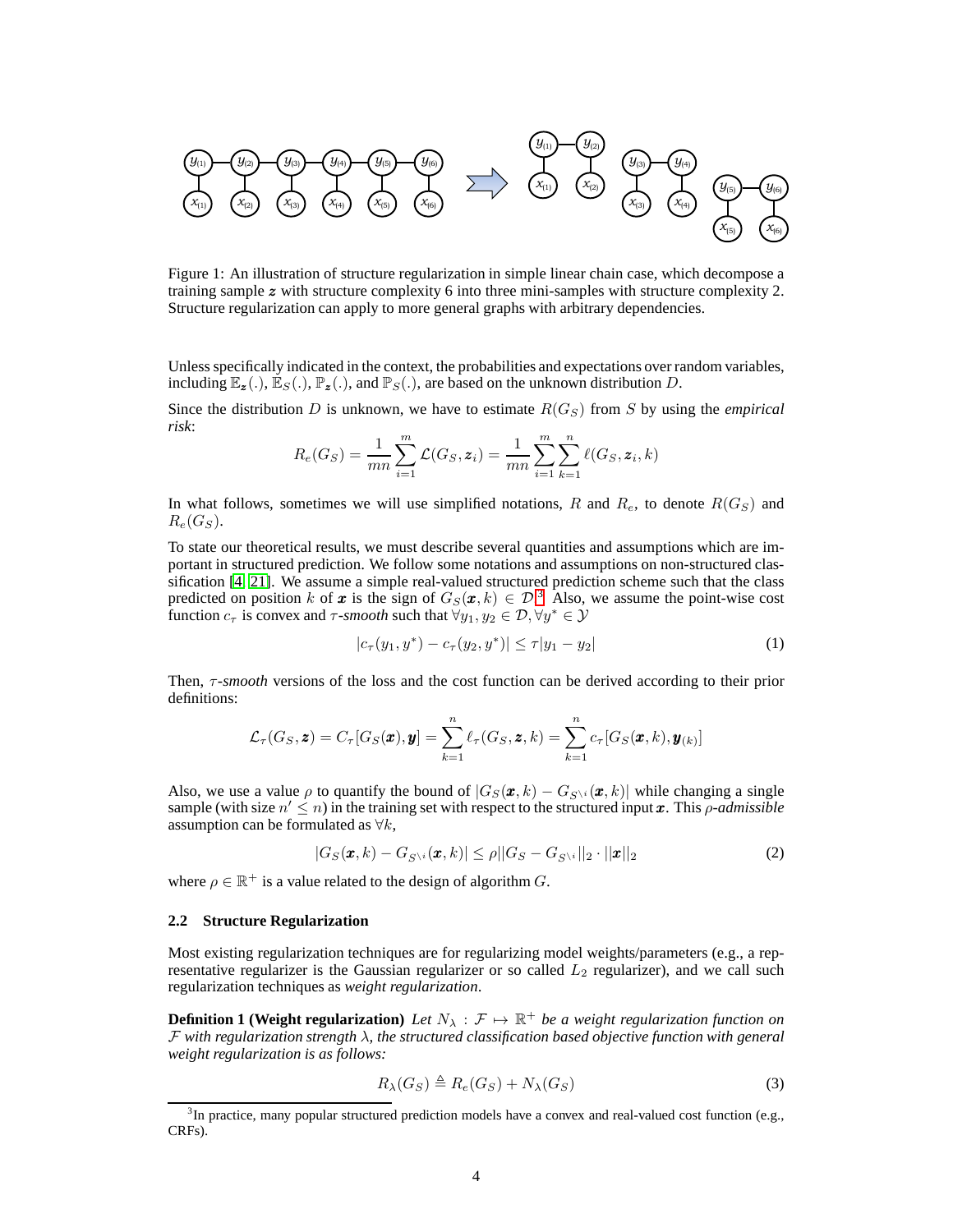<span id="page-4-1"></span>**Algorithm 1** Training with structure regularization

1: **Input**: model weights w, training set S, structure regularization strength  $\alpha$ 2: **repeat** 3:  $S' \leftarrow \emptyset$ 4: **for**  $i = 1 \rightarrow m$  **do**<br>5: **Randomly deco** 5: Randomly decompose  $z_i \in S$  into mini-samples  $N_{\alpha}(z_i) = \{z_{(i,1)}, \ldots, z_{(i,\alpha)}\}$ <br>6:  $S' \leftarrow S' \cup N_{\alpha}(z_i)$ 6:  $S' \leftarrow S' \cup N_{\alpha}(z_i)$ 7: **end for** 8: **for**  $i = 1 \rightarrow |S'|$  **do** 9: Sample z' uniformly at random from S', with gradient  $\nabla g_{\mathbf{z}'}(\mathbf{w})$ 10:  $\mathbf{w} \leftarrow \mathbf{w} - \eta \nabla g_{\mathbf{z}'}(\mathbf{w})$ 11: **end for** 12: **until** Convergence 13: **return** w

While weight regularization is normalizing model weights, the proposed structure regularization method is normalizing the structural complexity of the training samples. As illustrated in Figure [1,](#page-3-1) our proposal is based on *tag structure decomposition*, which can be formally defined as follows:

**Definition 2 (Structure regularization)** *Let*  $N_\alpha$  :  $\mathcal{F} \mapsto \mathcal{F}$  *be a structure regularization function on*  $\mathcal F$  *with regularization strength*  $\alpha$  *with*  $1 \leq \alpha \leq n$ , the structured classification based objective *function with structure regularization is as follows*<sup>[4](#page-4-0)</sup>:

$$
R_{\alpha}(G_S) \triangleq R_e[G_{N_{\alpha}(S)}] = \frac{1}{mn} \sum_{i=1}^m \sum_{j=1}^{\alpha} \mathcal{L}[G_{S'}, \mathbf{z}_{(i,j)}] = \frac{1}{mn} \sum_{i=1}^m \sum_{j=1}^{\alpha} \sum_{k=1}^{n/\alpha} \ell[G_{S'}, \mathbf{z}_{(i,j)}, k] \tag{4}
$$

*where*  $N_\alpha(z_i)$  *randomly splits*  $z_i$  *into*  $\alpha$  *mini-samples*  $\{z_{(i,1)}, \ldots, z_{(i,\alpha)}\}$ *, so that the mini-samples* have a distribution on their sizes (structure complexities) with the expected value  $n' = n/\alpha$ . Thus, *we get*

<span id="page-4-2"></span>
$$
S' = \{ \underbrace{z_{(1,1)}, z_{(1,2)}, \dots, z_{(1,\alpha)}}_{\alpha}, \dots, \underbrace{z_{(m,1)}, z_{(m,2)}, \dots, z_{(m,\alpha)}}_{\alpha} \}
$$
(5)

*with* mα *mini-samples with expected structure complexity* n/α*. We can denote* S ′ *more compactly*  $as S' = {\bf z}'_1, {\bf z}'_2, \ldots, {\bf z}'_{m\alpha}$  *and*  $R_\alpha(G_S)$  *can be simplified as* 

$$
R_{\alpha}(G_S) \triangleq \frac{1}{mn} \sum_{i=1}^{m\alpha} \mathcal{L}(G_{S'}, \mathbf{z}'_i) = \frac{1}{mn} \sum_{i=1}^{m\alpha} \sum_{k=1}^{n/\alpha} \ell[G_{S'}, \mathbf{z}'_i, k]
$$
(6)

Note that, when the structure regularization strength  $\alpha = 1$ , we have  $S' = S$  and  $R_{\alpha} = R_e$ . The structure regularization algorithm (with the stochastic gradient descent setting) is summarized in Algorithm [1.](#page-4-1)

Since we know  $\mathbf{z} = (\mathbf{x}, \mathbf{y})$ , the decomposition of z simply means the decomposition of x and y. Recall that  $\mathbf{x} = \{\mathbf{x}_{(1)}, \dots, \mathbf{x}_{(n)}\}$  is an indexed sequence of the feature vectors, not the observations  $\boldsymbol{O} = \{o_1, \ldots, o_n\}$ . Thus, it should be emphasized that the decomposition of x is the decomposition of the feature vectors, not the original observations. Actually the decomposition of the feature vectors is more convenient and has no information loss — no need to regenerate features. On the other hand, decomposing observations needs to regenerate features and may lose some features.

The structure regularization has no conflict with the weight regularization, and the structure regularization can be applied together with the weight regularization. Actually we will show that applying the structure regularization over the weight regularization can further improve stability and reduce generalization risk.

**Definition 3 (Structure & weight regularization)** *By combining structure regularization in Definition [2](#page-4-2) and weight regularization in Definition [1,](#page-3-2) the structured classification based objective*

<span id="page-4-0"></span><sup>&</sup>lt;sup>4</sup>The notation N is overloaded here. For clarity throughout, N with subscript  $\lambda$  refers to weight regularization function, and  $N$  with subscript  $\alpha$  refers to structure regularization function.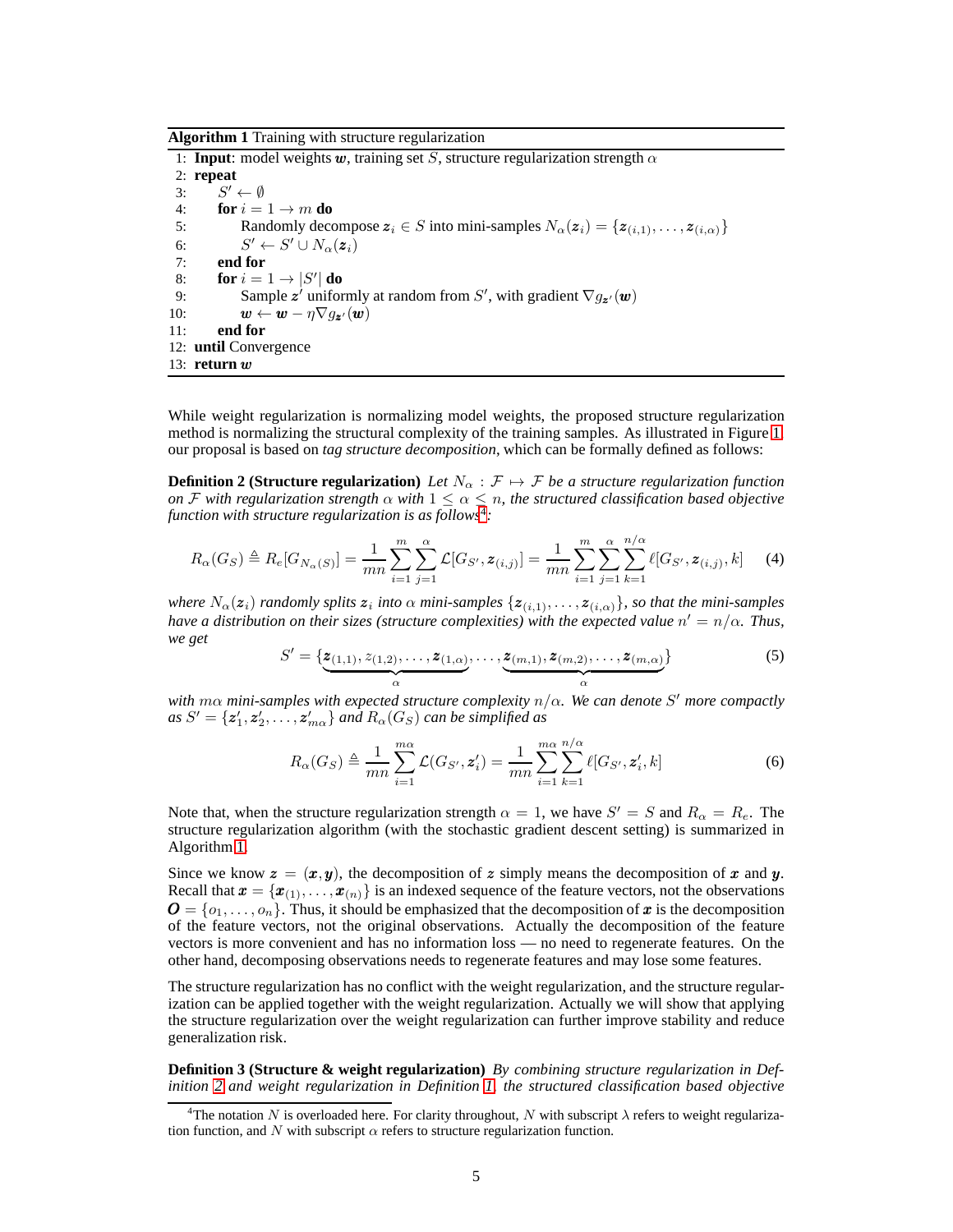*function is as follows:*

$$
R_{\alpha,\lambda}(G_S) \triangleq R_{\alpha}(G_S) + N_{\lambda}(G_S)
$$
\n(7)

*When*  $\alpha = 1$ *, we have*  $R_{\alpha,\lambda} = R_e(G_S) + N_\lambda(G_S) = R_\lambda$ *.* 

Like existing weight regularization methods, currently our structure regularization is only for the training stage. Currently we do not use structure regularization in the test stage.

#### **2.3 Stability of Structured Prediction**

In contrast to the simplicity of the algorithm, the theoretical analysis is quite technical. First, we analyze the stability of structured prediction.

**Definition 4 (Function stability)** *A real-valued structured classification algorithm* G *has "function value based stability" ("function stability" for short)*  $\Delta$  *if the following holds:*  $\forall z = (\pmb{x}, \pmb{y}) \in$  $\mathcal{Z}, \forall S \in \mathcal{Z}^m, \forall i \in \{1, \ldots, m\}, \forall k \in \{1, \ldots, n\},\$ 

$$
|G_S(\pmb{x},k)-G_{S\setminus i}(\pmb{x},k)|\leq \Delta
$$

**Definition 5 (Loss stability)** *A structured classification algorithm* G *has "uniform loss-based stability" ("loss stability" for short)*  $\Delta_l$  *if the following holds:*  $\forall z \in \mathcal{Z}, \forall S \in \mathcal{Z}^m, \forall i \in \mathcal{Z}$  $\{1, \ldots, m\}, \forall k \in \{1, \ldots, n\},\$ 

$$
|\ell(G_S, \mathbf{z}, k) - \ell(G_{S\setminus i}, \mathbf{z}, k)| \leq \Delta_l
$$

G has "sample-wise uniform loss-based stability" ("sample loss stability" for short)  $\Delta_s$  with re*spect to the loss function*  $\mathcal L$  *if the following holds:*  $\forall z \in \mathcal Z, \forall S \in \mathcal Z^m, \forall i \in \{1, \ldots, m\}$ *,* 

$$
|\mathcal{L}(G_S,\boldsymbol{z})-\mathcal{L}(G_{S^{\setminus i}},\boldsymbol{z})|\leq \Delta_s
$$

<span id="page-5-2"></span>**Lemma 6 (Loss stability vs. function stability)** *If a real-valued structured classification algorithm* G has function stability  $\Delta$  with respect to loss function  $\ell_{\tau}$ , then G has loss stability

$$
\Delta_l \leq \tau \Delta
$$

*and sample loss stability*

 $\Delta$ <sub>s</sub> <  $n\tau\Delta$ .

The proof is in Section [4.](#page-11-0)

<span id="page-5-3"></span>Here, we show that our structure regularizer can further improve stability (thus reduce generalization risk) over a model which already equipped with a weight regularizer.

**Theorem 7 (Stability vs. structure regularization)** *With a training set* S *of size* m*, let the learning algorithm* G have the minimizer f based on commonly used  $L_2$  weight regularization:

<span id="page-5-1"></span>
$$
f = \underset{g \in \mathcal{F}}{\operatorname{argmin}} R_{\alpha,\lambda}(g) = \underset{g \in \mathcal{F}}{\operatorname{argmin}} \left( \frac{1}{mn} \sum_{j=1}^{m\alpha} \mathcal{L}_{\tau}(g, \mathbf{z}'_j) + \frac{\lambda}{2} ||g||_2^2 \right) \tag{8}
$$

*where*  $\alpha$  *denotes structure regularization strength with*  $1 \leq \alpha \leq n$ *.* 

*Also, we have*

$$
f^{\backslash i'} = \underset{g \in \mathcal{F}}{\operatorname{argmin}} R_{\alpha,\lambda}^{\backslash i'}(g) = \underset{g \in \mathcal{F}}{\operatorname{argmin}} \left( \frac{1}{mn} \sum_{j \neq i'} \mathcal{L}_{\tau}(g, z'_j) + \frac{\lambda}{2} ||g||_2^2 \right)
$$
(9)

*where*  $j \neq i'$  *means*  $j \in \{1, \ldots, i'-1, i'+1, \ldots, m\alpha\}$ <sup>[5](#page-5-0)</sup> *Assume*  $\mathcal{L}_{\tau}$  *is convex and differentiable, and*  $f(\pmb{x}, k)$  *is*  $\rho$ -admissible. Let a local feature value is bounded by v such that  $\pmb{x}_{(k,q)} \leq v$  for

<span id="page-5-0"></span><sup>&</sup>lt;sup>5</sup>Note that, in some cases the notation i is ambiguous. For example,  $f^{\setminus i}$  can either denote the removing of a sample in  $S$  or denote the removing of a mini-sample in  $S'$ . Thus, when the case is ambiguous, we use different index symbols for S and S', with i for indexing S and i' for indexing S', respectively.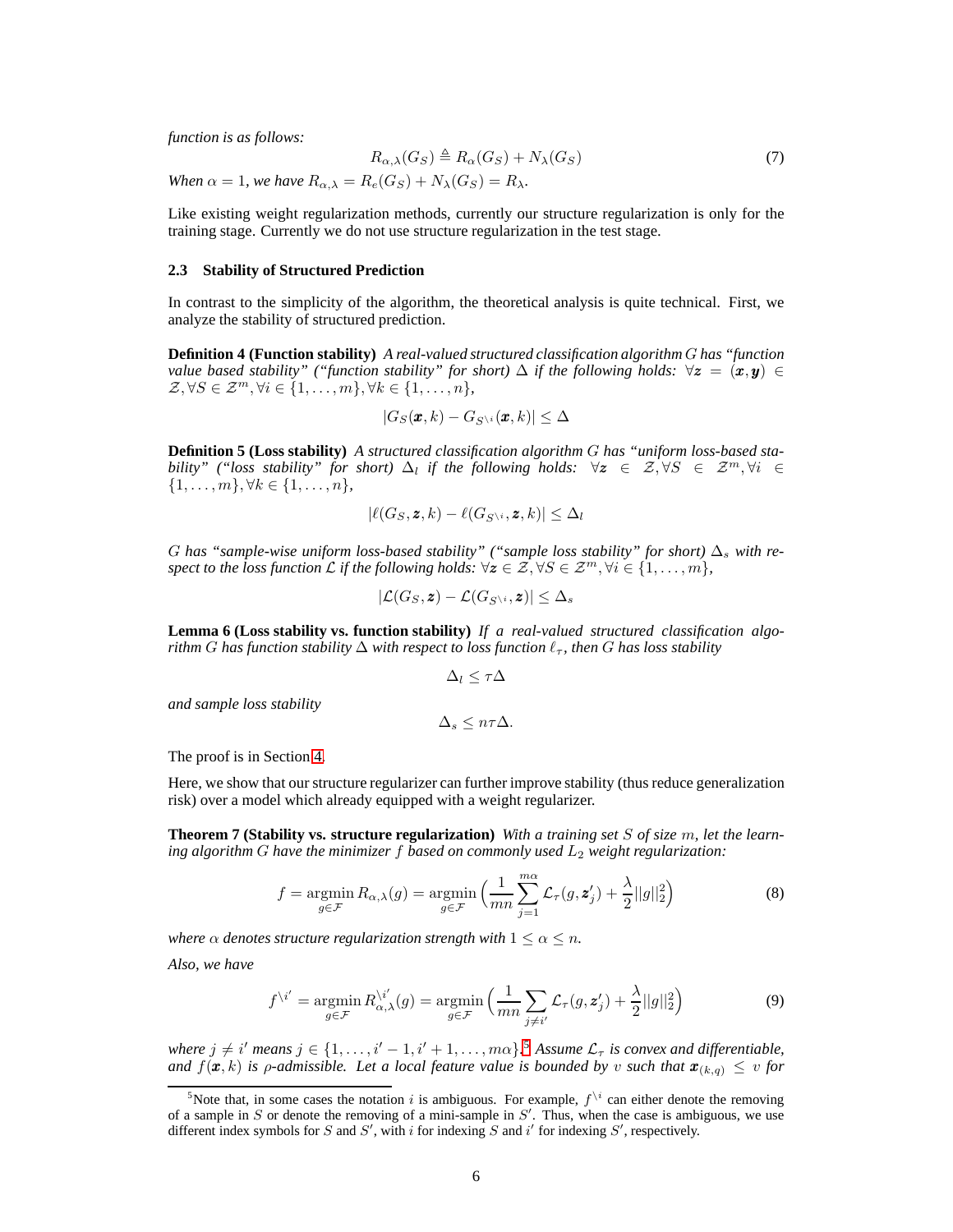$q \in \{1, \ldots, d\}$ <sup>[6](#page-6-0)</sup> Let  $\Delta$  denote the function stability of f comparing with  $f^{\setminus i'}$  for  $\forall z \in \mathcal{Z}$  with  $|z| = n$ . Then,  $\Delta$  *is bounded by* 

<span id="page-6-1"></span>
$$
\Delta \le \frac{d\tau \rho^2 v^2 n^2}{m\lambda \alpha^2},\tag{10}
$$

*and the corresponding loss stability is bounded by*

$$
\Delta_l \le \frac{d\tau^2 \rho^2 v^2 n^2}{m \lambda \alpha^2},
$$

*and the corresponding sample loss stability is bounded by*

$$
\Delta_s \le \frac{d\tau^2 \rho^2 v^2 n^3}{m\lambda \alpha^2}
$$

The proof is in Section [4.](#page-11-0)

We can see that increasing the size of training set m results in linear improvement of  $\Delta$ , and increasing the strength of structure regularization  $\alpha$  results in quadratic improvement of  $\Delta$ .

The function stability  $\Delta$  is based on comparing f and  $f^{\setminus i'}$ , i.e., the stability is based on removing a mini-sample. Moreover, we can extend the analysis to the function stability based on comparing  $f$ and  $f^{\setminus i}$ , i.e., the stability is based on removing a full-size sample.

<span id="page-6-2"></span>**Corollary 8 (Stability based on**  $\setminus i$  **rather than**  $\setminus i'$ ) With a training set S of size m, let the learn*ing algorithm* G *have the minimizer* f *as defined like before. Also, we have*

$$
f^{\setminus i} = \operatorname*{argmin}_{g \in \mathcal{F}} R_{\alpha,\lambda}^{\setminus i}(g) = \operatorname*{argmin}_{g \in \mathcal{F}} \left( \frac{1}{mn} \sum_{j \notin i} \mathcal{L}_{\tau}(g, \mathbf{z}'_j) + \frac{\lambda}{2} ||g||_2^2 \right)
$$
(11)

.

*where*  $j \notin i$  *means*  $j \in \{1, \ldots, (i-1)\alpha, i\alpha + 1, \ldots, m\alpha\}$ , *i.e., all the mini-samples derived from the sample*  $z_i$  *are removed. Assume*  $\mathcal{L}_{\tau}$  *is convex and differentiable, and*  $f(x, k)$  *is*  $\rho$ *-admissible. Let a local feature value is bounded by* v *such that*  $\mathbf{x}_{(k,q)} \leq v$  *for*  $q \in \{1,\ldots,d\}$ *. Let*  $\bar{\Delta}$  *denote the function stability of f comparing with*  $f^{\setminus i}$  *for*  $\forall z \in \mathcal{Z}$  *with*  $|z| = n$ *. Then,*  $\bar{\Delta}$  *is bounded by* 

<span id="page-6-4"></span>
$$
\bar{\Delta} \le \frac{d\tau \rho^2 v^2 n^2}{m\lambda \alpha} = \alpha \sup(\Delta),\tag{12}
$$

where  $\Delta$  *is the function stability of f comparing with*  $f^{\setminus i'}$ , and  $\sup(\Delta) = \frac{d\tau \rho^2 v^2 n^2}{m\lambda \alpha^2}$ , as described *in Eq. [\(10\)](#page-6-1). Similarly, we have*

$$
\bar{\Delta}_l \le \frac{d\tau^2 \rho^2 v^2 n^2}{m\lambda \alpha} = \alpha \sup(\Delta_l),
$$

*and*

$$
\bar{\Delta}_s \le \frac{d\tau^2 \rho^2 v^2 n^3}{m \lambda \alpha} = \alpha \sup(\Delta_s).
$$

The proof is in Section [4.](#page-11-0)

# <span id="page-6-3"></span>**2.4 Reduction of Generalization Risk**

**Theorem 9 (Generalization vs. stability)** *Let* G *be a real-valued structured classification algorithm with a point-wise loss function*  $\ell_{\tau}$  *such that*  $\forall k, 0 \leq \ell_{\tau}(G_S, \mathbf{z}, k) \leq \gamma$ . Let f,  $\Delta$ , and  $\bar{\Delta}$  be *defined like before. Let*  $R(f)$  *be the generalization risk of* f *based on the expected sample*  $z \in \mathcal{Z}$ *with size* n*, as defined like before. Let* Re(f) *be the empirical risk of* f *based on* S*, as defined like before. Then, for any*  $\delta \in (0, 1)$ *, with probability at least*  $1 - \delta$  *over the random draw of the training set* S*, the generalization risk* R(f) *is bounded by*

<span id="page-6-5"></span>
$$
R(f) \le R_e(f) + 2\tau \bar{\Delta} + \left( (4m - 2)\tau \bar{\Delta} + \gamma \right) \sqrt{\frac{\ln \delta^{-1}}{2m}} \tag{13}
$$

<span id="page-6-0"></span><sup>&</sup>lt;sup>6</sup>Recall that  $d$  is the dimension of local feature vectors defined in Section [2.1.](#page-1-1)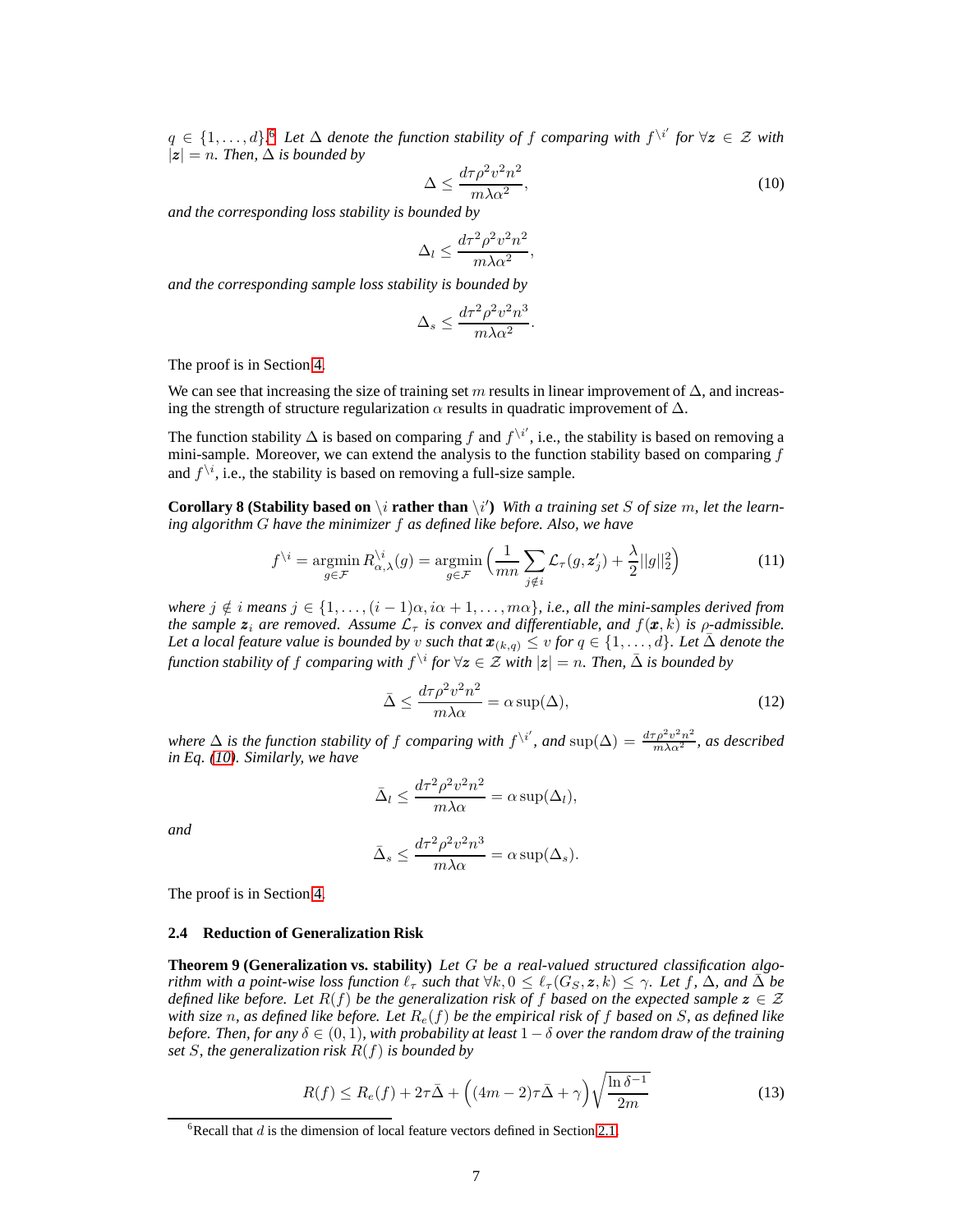<span id="page-7-2"></span>The proof is in Section [4.](#page-11-0)

**Theorem 10 (Generalization vs. structure regularization)** *Let the structured prediction objective function of G be penalized by structure regularization with factor*  $\alpha \in [1, n]$  *and*  $L_2$  *weight regularization with factor* λ*, and the penalized function has a minimizer* f*:*

$$
f = \underset{g \in \mathcal{F}}{\operatorname{argmin}} R_{\alpha,\lambda}(g) = \underset{g \in \mathcal{F}}{\operatorname{argmin}} \left( \frac{1}{mn} \sum_{j=1}^{m\alpha} \mathcal{L}_{\tau}(g, \mathbf{z}'_j) + \frac{\lambda}{2} ||g||_2^2 \right)
$$
(14)

*Assume the point-wise loss*  $\ell_{\tau}$  *is convex and differentiable, and is bounded by*  $\ell_{\tau}(f, z, k) \leq \gamma$ *. Assume*  $f(\mathbf{x}, k)$  *is*  $\rho$ *-admissible. Let a local feature value be bounded by v such that*  $\mathbf{x}_{(k,q)} \leq v$  *for*  $q \in \{1, \ldots, d\}$ . Then, for any  $\delta \in (0, 1)$ , with probability at least  $1 - \delta$  over the random draw of *the training set* S*, the generalization risk* R(f) *is bounded by*

<span id="page-7-0"></span>
$$
R(f) \le R_e(f) + \frac{2d\tau^2 \rho^2 v^2 n^2}{m\lambda \alpha} + \left(\frac{(4m-2)d\tau^2 \rho^2 v^2 n^2}{m\lambda \alpha} + \gamma\right) \sqrt{\frac{\ln \delta^{-1}}{2m}}\tag{15}
$$

The proof is in Section [4.](#page-11-0)

We call the term  $\frac{2d\tau^2 \rho^2 v^2 n^2}{m\lambda \alpha} + \left(\frac{(4m-2)d\tau^2 \rho^2 v^2 n^2}{m\lambda \alpha} + \gamma\right) \sqrt{\frac{\ln \delta^{-1}}{2m}}$  in [\(15\)](#page-7-0) as "overfit-bound", and reducing the overfit-bound is crucial for reducing the generalization risk bound. Most importantly, we can see from the overfit-bound that the structure regularization factor  $\alpha$  is always staying together with the weight regularization factor  $\lambda$ , working together on reducing the overfit-bound. This indicates that the structure regularization is as important as the weight regularization for reducing the generalization risk for structured prediction.

Moreover, since  $\tau$ ,  $\rho$ , and v are typically small compared with other variables, especially m, [\(15\)](#page-7-0) can be approximated as follows by ignoring small terms:

<span id="page-7-1"></span>
$$
R(f) \le R_e(f) + O\left(\frac{dn^2 \sqrt{\ln \delta^{-1}}}{\lambda \alpha \sqrt{m}}\right)
$$
\n(16)

First, [\(16\)](#page-7-1) suggests that structure complexity n can increase the overfit-bound on a magnitude of  $O(n^2)$ , and applying weight regularization can reduce the overfit-bound by  $O(\lambda)$ . Importantly, applying structure regularization further (over weight regularization) can additionally reduce the overfit-bound by a magnitude of  $O(\alpha)$ . When  $\alpha = 1$ , it means "no structure regularization", then we have the worst overfit-bound. Also, [\(16\)](#page-7-1) suggests that increasing the size of training set can reduce the overfit-bound on a square root level.

Theorem [10](#page-7-2) also indicates that too simple structures may overkill the overfit-bound but with a dominating empirical risk, and too complex structures may overkill the empirical risk but with a dominating overfit-bound. Thus, to achieve the best prediction accuracy, a balanced complexity of structures should be used for training the model.

#### <span id="page-7-3"></span>**2.5 Accelerating Convergence Rates in Training**

We also analyze the impact on the convergence rate of online learning by applying structure regularization. Our analysis is based on the stochastic gradient descent (SGD) setting [\[3,](#page-19-10) [11,](#page-19-11) [16\]](#page-20-12), which is arguably the most representative online training setting. Let  $g(\mathbf{w})$  be the structured prediction objective function and  $w \in \mathcal{W}$  is the weight vector. Recall that the SGD update with fixed learning rate  $\eta$  has a form like this:

<span id="page-7-4"></span>
$$
\mathbf{w}_{t+1} \leftarrow \mathbf{w}_t - \eta \nabla g_{\mathbf{z}_t}(\mathbf{w}_t) \tag{17}
$$

where  $g_z(\mathbf{w}_t)$  is the stochastic estimation of the objective function based on z which is randomly drawn from S.

To state our convergence rate analysis results, we need several assumptions following (Nemirovski et al. 2009). We assume g is strongly convex with modulus c, that is,  $\forall w, w' \in W$ ,

<span id="page-7-5"></span>
$$
g(\boldsymbol{w}') \ge g(\boldsymbol{w}) + (\boldsymbol{w}' - \boldsymbol{w})^T \nabla g(\boldsymbol{w}) + \frac{c}{2} ||\boldsymbol{w}' - \boldsymbol{w}||^2
$$
 (18)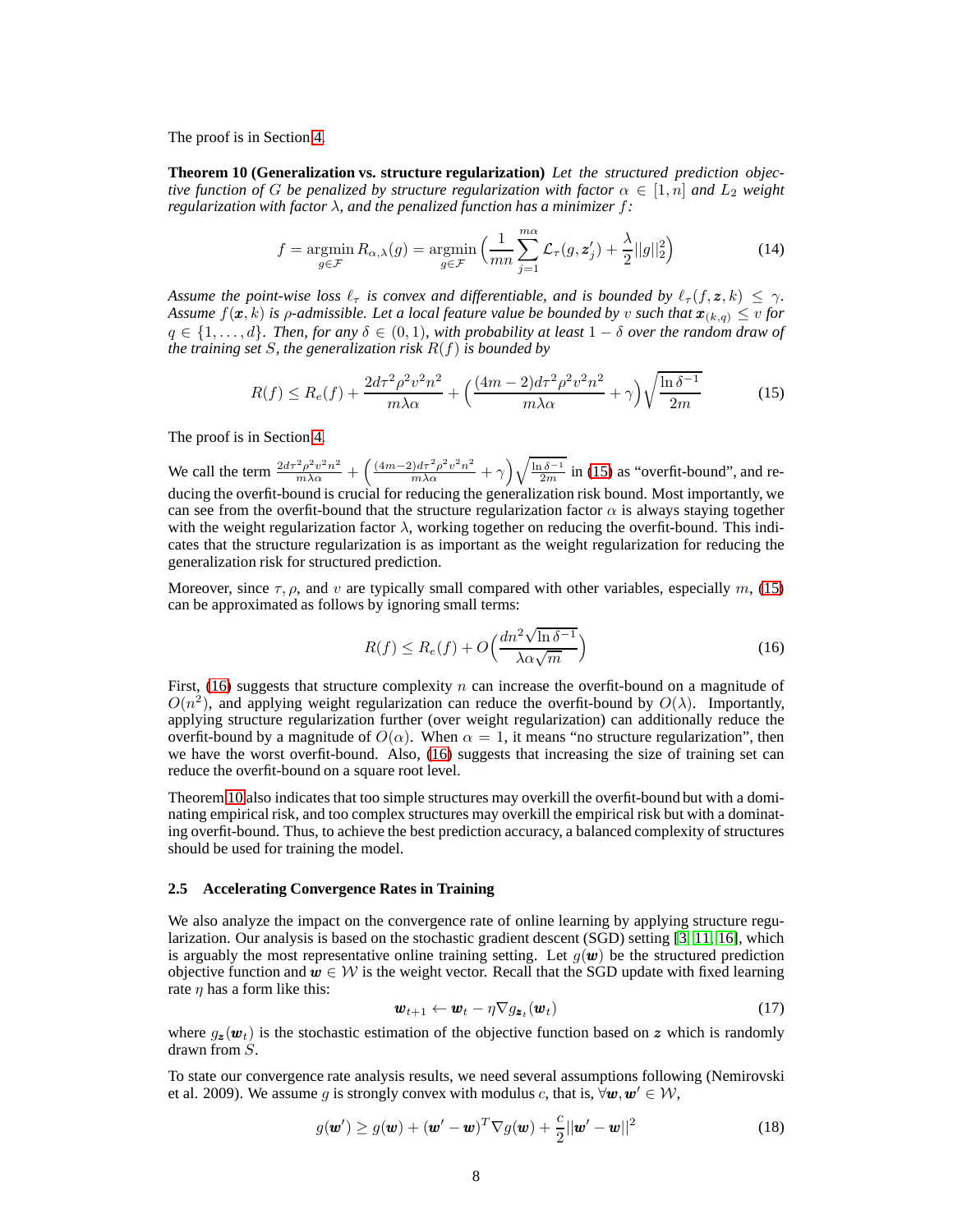When g is strongly convex, there is a global optimum/minimizer  $w^*$ . We also assume Lipschitz continuous differentiability of g with the constant q, that is,  $\forall w, w' \in W$ ,

<span id="page-8-5"></span>
$$
\|\nabla g(\boldsymbol{w}') - \nabla g(\boldsymbol{w})\| \le q \|\boldsymbol{w}' - \boldsymbol{w}\|
$$
\n(19)

It is also reasonable to assume that the norm of  $\nabla g_{z}(\boldsymbol{w})$  has almost surely positive correlation with the structure complexity of  $z^7$  $z^7$ , which can be quantified by a bound  $\kappa \in \mathbb{R}^+$ :

<span id="page-8-4"></span>
$$
||\nabla g_{\mathbf{z}}(\mathbf{w})||_2 \leq \kappa |\mathbf{z}| \quad \text{almost surely for} \quad \forall \mathbf{w} \in \mathcal{W} \tag{20}
$$

where  $|z|$  denotes the structure complexity of z. Moreover, it is reasonable to assume

<span id="page-8-6"></span>
$$
\eta c < 1\tag{21}
$$

because even the ordinary gradient descent methods will diverge if  $\eta c > 1$ .

<span id="page-8-3"></span>Then, we show that structure regularization can quadratically accelerate the SGD rates of convergence:

**Proposition 11 (Convergence rates vs. structure regularization)** *With the aforementioned assumptions, let the SGD training have a learning rate defined as*  $\eta = \frac{c\epsilon \beta \alpha^2}{q\kappa^2 n^2}$ , where  $\epsilon > 0$  *is a convergence tolerance value and*  $\beta \in (0, 1]$ *. Let t be a integer satisfying* 

<span id="page-8-1"></span>
$$
t \ge \frac{q\kappa^2 n^2 \log \left( q a_0 / \epsilon \right)}{\epsilon \beta c^2 \alpha^2} \tag{22}
$$

*where* n and  $\alpha \in [1, n]$  *is like before, and*  $a_0$  *is the initial distance which depends on the initialization of the weights*  $\mathbf{w}_0$  *and the minimizer*  $\mathbf{w}^*$ *, i.e.,*  $a_0 = ||\mathbf{w}_0 - \mathbf{w}^*||^2$ *. Then, after t updates of*  $\mathbf{w}$  *it converges to*  $\mathbb{E}[g(\boldsymbol{w}_t) - g(\boldsymbol{w}^*)] \leq \epsilon$ .

The proof is in Section [4.](#page-11-0)

This Proposition demonstrates the  $1/t$  convergence rate with t given in [\(22\)](#page-8-1). Recall that when  $\alpha = 1$ , the algorithm with structure regularization reduces exactly to the ordinary algorithm (without structure regularization), which has the number of SGD updates  $t \geq \frac{q\kappa^2 n^2 \log(qa_0/\epsilon)}{\epsilon \beta c^2}$  to achieve the convergence tolerance value  $\epsilon$ . In other words, applying structure regularization with the strength  $\alpha$ can quadratically accelerate the convergence rate with a factor of  $\alpha^2$ .

## **3 Experiments**

#### **3.1 Tasks**

**Diversified Tasks.** We experiment on natural language processing tasks and signal processing tasks. The natural language processing tasks include (1) part-of-speech tagging, (2) biomedical named entity recognition, and (3) Chinese word segmentation. The signal processing task is (4) sensor-based human activity recognition. The tasks (1) to (3) use boolean features and the task (4) adopts realvalued features. From tasks (1) to (4), the averaged structure complexity (number of observations) n is very different, with  $n = 23.9, 26.5, 46.6, 67.9$ , respectively. The dimension of tags  $|\mathcal{Y}|$  is also diversified among tasks, with  $|y|$  ranging from 5 to 45.

**Part-of-Speech Tagging (POS-Tagging).** Part-of-Speech (POS) tagging is an important and highly competitive task in natural language processing. We use the standard benchmark dataset in prior work [\[5\]](#page-19-1), which is derived from PennTreeBank corpus and uses sections 0 to 18 of the Wall Street Journal (WSJ) for training (38,219 samples), and sections 22-24 for testing (5,462 samples). Following prior work [\[29\]](#page-20-9), we use features based on unigrams and bigrams of neighboring words, and lexical patterns of the current word, with  $393,741$  raw features<sup>[8](#page-8-2)</sup> in total. Following prior work, the evaluation metric for this task is per-word accuracy.

 $^7$ Many structured prediction systems (e.g., CRFs) satisfy this assumption that the gradient based on a larger sample (i.e.,  $n$  is large) is expected to have a larger norm.

<span id="page-8-2"></span><span id="page-8-0"></span> ${}^{8}$ Raw features are those observation features based only on  $x$ , i.e., no combination with tag information.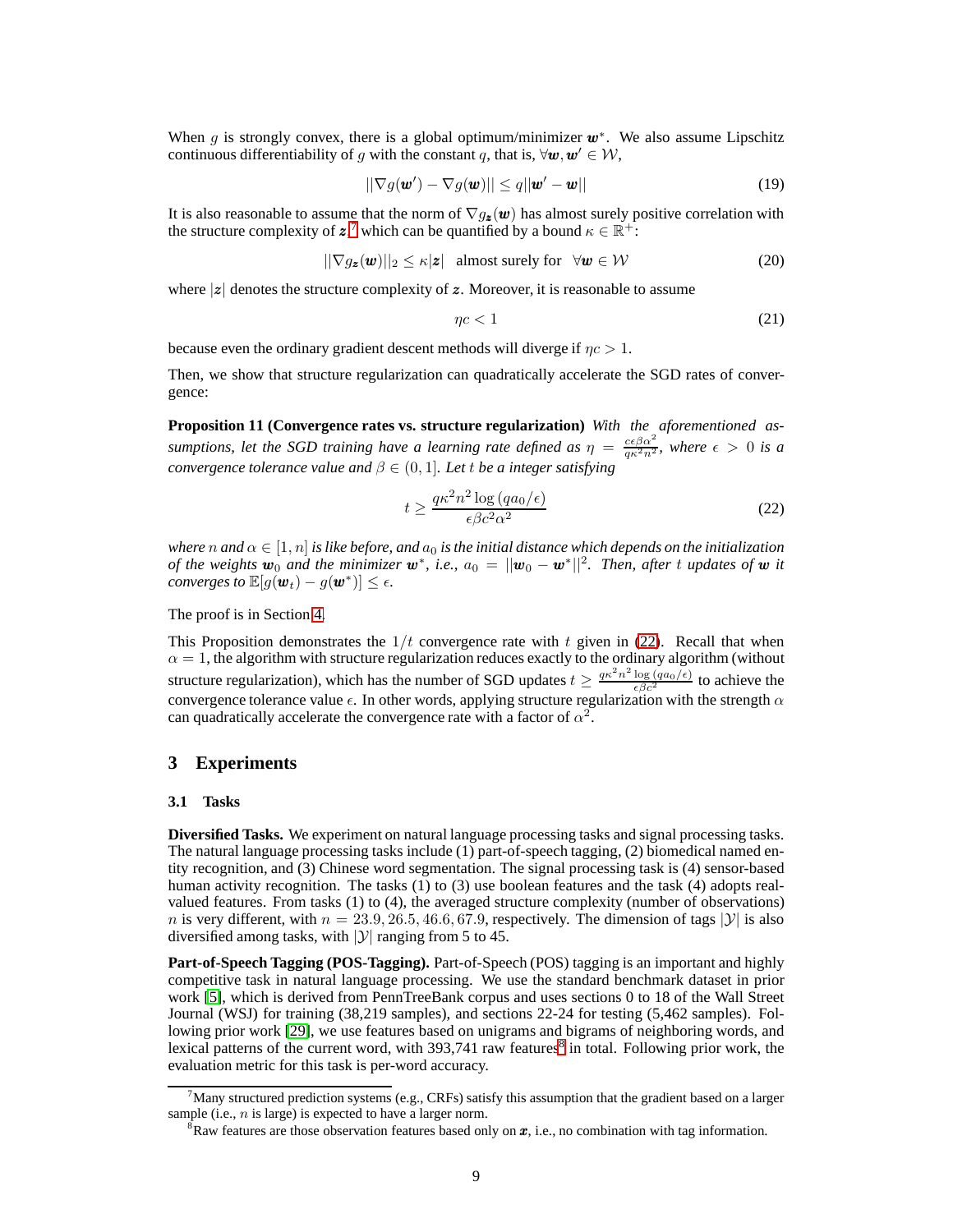<span id="page-9-2"></span>Table 1: Comparing our results with the benchmark systems on corresponding tasks.

|                  | POS-Tagging (Acc%) | $Bio-NER$ $(F1%)$ | Word-Seg $(F1\%)$ |
|------------------|--------------------|-------------------|-------------------|
| Benchmark system | $97.33$ (see [22]) | 72.28 (see [29])  | $97.19$ (see [7]) |
| Our results      | 97.36              | 72.43             | 97.50             |

**Biomedical Named Entity Recognition (Bio-NER).** This task is from the *BioNLP-2004 shared task*, which is for recognizing 5 kinds of biomedical named entities (*DNA*, *RNA*, etc.) on the *MED-LINE* biomedical text corpus. There are 17,484 training samples and 3,856 test samples. Following prior work [\[29\]](#page-20-9), we use word pattern features and POS features, with 403,192 raw features in total. The evaluation metric is balanced F-score.

**Word Segmentation (Word-Seg).** Chinese word segmentation is important and it is usually the first step for text processing in Chinese. We use the Microsoft Research (MSR) data provided by *SIGHAN-2004 contest*. There are 86,918 training samples and 3,985 test samples. Following prior work [\[7\]](#page-19-12), we use features based on character unigrams and bigrams, with 1,985,720 raw features in total. The evaluation metric for this task is balanced F-score.

**Sensor-based Human Activity Recognition (Act-Recog).** This is a task based on real-valued sensor signals, with the data extracted from the Bao04 activity recognition dataset [\[24\]](#page-20-14). This task aims to recognize human activities (walking, bicycling, etc.) by using 5 biaxial sensors to collect acceleration signals of individuals, with the sampling frequency at 76.25HZ. Following prior work in activity recognition [\[24\]](#page-20-14), we use acceleration features, mean features, standard deviation, energy, and correlation features, with 1228 raw features in total. There are 16,000 training samples and 4,000 test samples. Following prior work, the evaluation metric is accuracy.

## **3.2 Experimental Settings**

To test the robustness of the proposed structure regularization (*StructReg*) method, we perform experiments on both probabilistic and non-probabilistic structure prediction models. We choose the conditional random fields (CRFs) [\[10\]](#page-19-0) and structured perceptrons (Perc) [\[5\]](#page-19-1), which are arguably the most popular probabilistic and non-probabilistic structured prediction models, respectively. The CRFs are trained using the SGD algorithm,<sup>[9](#page-9-0)</sup> and the baseline method is the traditional weight regularization scheme (*WeightReg*), which adopts the most representative  $L_2$  weight regularization, i.e., a Gaussian prior.[10](#page-9-1) For the structured perceptrons, the baseline *WeightAvg* is the popular implicit regularization technique based on parameter averaging, i.e., *averaged perceptron* [\[5\]](#page-19-1).

All methods use the same set of features. Since the rich edge features [\[26,](#page-20-15) [25\]](#page-20-16) can be automatically generated from raw features and are very useful for improving model accuracy, the rich edge features are employed for all methods. All methods are based on the 1st-order Markov dependency. For *WeightReg*, the  $L_2$  regularization strengths (i.e.,  $\lambda/2$  in Eq[.8\)](#page-5-1) are tuned among values 0.1, 0.5, 1, 2, 5, and are determined on the development data provided by the standard dataset (POS-Tagging) or simply via 4-fold cross validation on the training set (Bio-NER, Word-Seg, and Act-Recog). With this automatic tuning for *WeightReg*, we set 2, 5, 1 and 5 for POS-Tagging, Bio-NER, Word-Seg, and Act-Recog tasks, respectively. Our *StructReg* method adopts the same  $L_2$  regularization setting like *WeightReg*. Experiments are performed on a computer with Intel(R) Xeon(R) 3.0GHz CPU.

#### **3.3 Experimental Results**

The experimental results in terms of accuracy/F-score are shown in Figure [2.](#page-10-0) For the CRF model, the training is convergent, and the results on the convergence state (decided by relative objective change with the threshold value of 0.0001) are shown. For the structured perceptron model, the training is typically not convergent, and the results on the 10'th iteration are shown. For stability of the curves, the results of the structured perceptrons are averaged over 10 repeated runs.

<span id="page-9-0"></span><sup>&</sup>lt;sup>9</sup>In theoretical analysis, following prior work we adopt the SGD with fixed learning rate, as described in Section [2.5.](#page-7-3) However, since the SGD with decaying learning rate is more commonly used in practice, in experiments we use the SGD with decaying learning rate.

<span id="page-9-1"></span><sup>&</sup>lt;sup>10</sup>We also tested on sparsity emphasized regularization methods, including  $L_1$  regularization and *Group Lasso* regularization [\[14\]](#page-20-3). However, we find that in most cases those sparsity emphasized regularization methods have lower accuracy than the  $L_2$  regularization.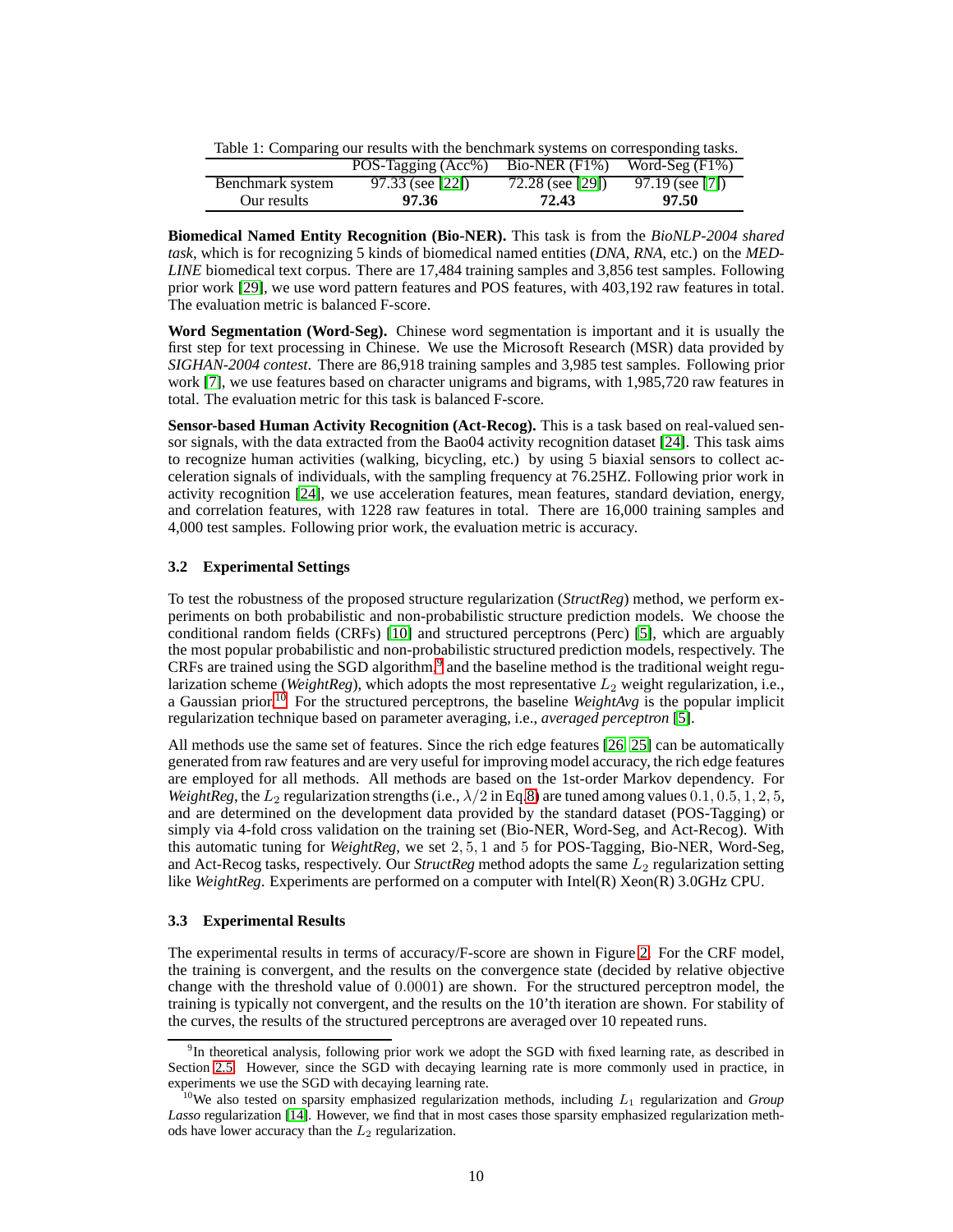

<span id="page-10-0"></span>Figure 2: On the four tasks, comparing the structure regularization method (*StructReg*) with existing regularization methods in terms of accuracy/F-score. Row-1 shows the results on CRFs and Row-2 shows the results on structured perceptrons.



<span id="page-10-1"></span>Figure 3: On the four tasks, comparing the structure regularization method (*StructReg*) with existing regularization methods in terms of wall-clock training time.

Since different samples have different size n in practice, we set  $\alpha$  being a function of n, so that the generated mini-samples are with *fixed* size n' with  $n' = n/\alpha$ . Actually, n' is a probabilistic distribution because we adopt randomized decomposition. For example, if  $n' = 5.5$ , it means the minisamples are a mixture of the ones with the size 5 and the ones with the size 6, and the mean of the size distribution is 5.5. In the figure, the curves are based on  $n' = 1.5, 2.5, 3.5, 5.5, 10.5, 15.5, 20.5$ .

As we can see, although the experiments are based on very different models (probabilistic or nonprobabilistic), with diversified feature types (boolean or real-value) and different structure complexity  $n$ , the results are quite consistent. It demonstrates that structure regularization leads to higher accuracies/F-scores compared with the existing baselines.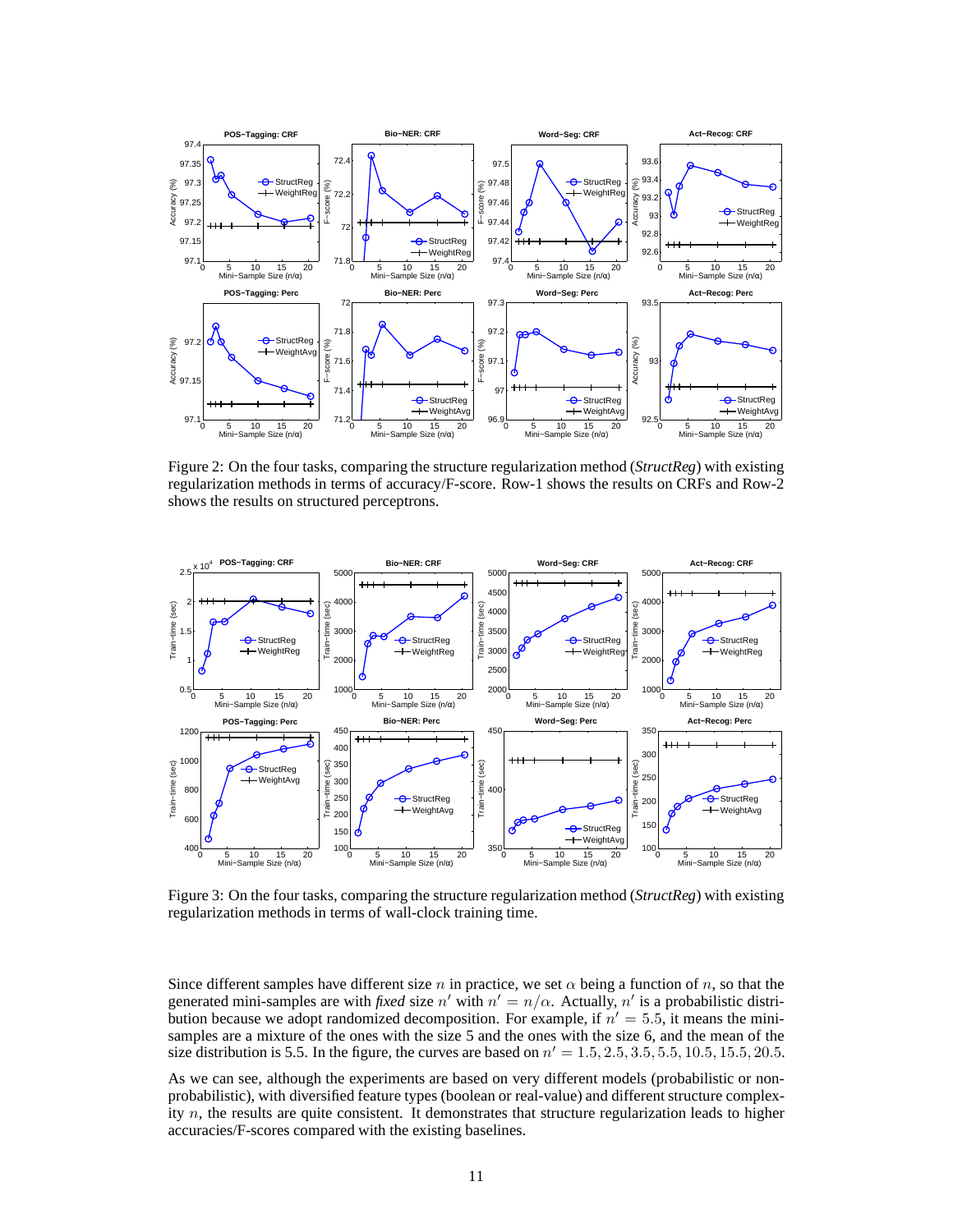We also conduct significance tests based on t-test. Since the t-test for F-score based tasks (Bio-NER and Word-Seg) may be unreliable<sup>[11](#page-11-1)</sup>, we only perform t-test for the accuracy-based tasks, i.e., POS-Tagging and Act-Recog. For POS-Tagging, the significance test suggests that the superiority of *StructReg* over *WeightReg* is very statistically significant, with p < 0.01. For Act-Recog, the significance tests suggest that both the *StructReg vs. WeightReg* difference and the *StructReg vs. WeightAvg* difference are extremely statistically significant, with  $p < 0.0001$  in both cases. The experimental results support our theoretical analysis that structure regularization can further reduce the generalization risk over existing weight regularization techniques.

Our method actually outperforms the benchmark systems on the three important natural language processing tasks. The POS-Tagging task is a highly competitive task, with many methods proposed, and the best report (without using extra resources) until now is achieved by using a bidirectional learning model in  $[22]$ ,<sup>[12](#page-11-2)</sup> with the accuracy 97.33%. Our simple method achieves better accuracy compared with all of those state-of-the-art systems. Furthermore, our method achieves as good scores as the benchmark systems on the Bio-NER and Word-Seg tasks, which are also very competitive tasks in natural language processing communities. On the Bio-NER task, [\[29\]](#page-20-9) achieves 72.28% based on lookahead learning and [\[31\]](#page-20-17) achieves 72.65% based on reranking. On the Word-Seg task, [\[7\]](#page-19-12) achieves 97.19% based on maximum entropy classification and our recent work [\[25\]](#page-20-16) achieves 97.5% based on feature-frequency-adaptive online learning. The comparisons are summarized in Table [1.](#page-9-2) Note that, similar to the tuning on the *WeightReg* strengths, the optimal values of *StructReg* strengths are also decided automatically based on standard development data or cross validation on training data.

Figure [3](#page-10-1) shows experimental comparisons in terms of wall-clock training time. As we can see, the proposed method can substantially improve the training speed. The speedup is not only from the faster convergence rates, but also from the faster processing time on the structures, because it is more efficient to process the decomposed samples with simple structures.

## <span id="page-11-0"></span>**4 Proofs**

<span id="page-11-3"></span>Our analysis sometimes need to use McDiarmid's inequality.

**Theorem 12 (McDiarmid, 1989)** *Let*  $S = \{q_1, \ldots, q_m\}$  *be independent random variables taking values in the space*  $Q^m$ . Moreover, let  $g: Q^m \mapsto \mathbb{R}$  be a function of S that satisfies  $\forall i, \forall S \in$  $Q^m, \forall \hat{q}_i \in Q,$ 

$$
|g(S) - g(S^i)| \le c_i.
$$

*Then*  $\forall \epsilon > 0$ *,* 

$$
\mathbb{P}_S[g(S) - \mathbb{E}_S[g(S)] \ge \epsilon] \le \exp\left(\frac{-2\epsilon^2}{\sum_{i=1}^m c_i^2}\right).
$$

<span id="page-11-4"></span>**Lemma 13 (Symmetric learning)** *For any symmetric (i.e., order-free) learning algorithm*  $G$ ,  $\forall i \in$ {1, . . . , m}*, we have*

$$
\mathbb{E}_{S}[R(G_{S}) - R_{e}(G_{S})] = \frac{1}{n} \mathbb{E}_{S, \hat{\boldsymbol{z}}_{i}}[\mathcal{L}(G_{S}, \hat{\boldsymbol{z}}_{i}) - \mathcal{L}(G_{S^{i}}, \hat{\boldsymbol{z}}_{i})]
$$

 $<sup>11</sup>$  Indeed we can convert F-scores to accuracy scores for t-test, but in many cases this conversion is unreliable.</sup> For example, very different F-scores may correspond to similar accuracy scores.

<span id="page-11-2"></span><span id="page-11-1"></span><sup>&</sup>lt;sup>12</sup>See a collection of the systems at http://aclweb.org/aclwiki/index.php?title=POS\_Tagging\_(State\_of\_the\_artid)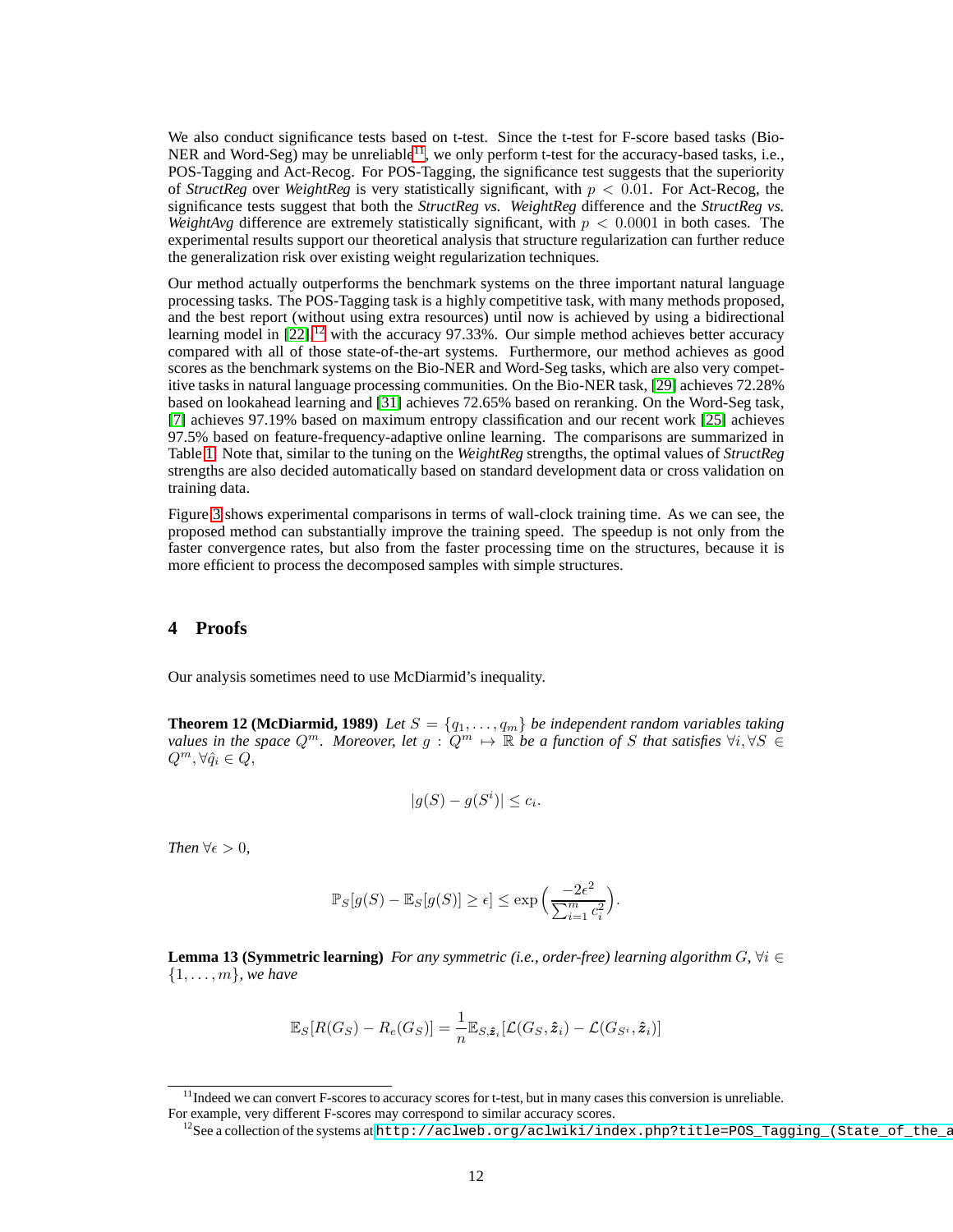**Proof**

$$
\mathbb{E}_{S}[R(G_{S}) - R_{e}(G_{S})] = \frac{1}{n} \mathbb{E}_{S} \Big( \mathbb{E}_{\mathbf{z}} (\mathcal{L}(G_{S}, \mathbf{z})) - \frac{1}{m} \sum_{j=1}^{m} \mathcal{L}(G_{S}, \mathbf{z}_{j}) \Big)
$$
  
\n
$$
= \frac{1}{n} \Big( \mathbb{E}_{S, \hat{\mathbf{z}}_{i}} (\mathcal{L}(G_{S}, \hat{\mathbf{z}}_{i})) - \frac{1}{m} \sum_{j=1}^{m} \mathbb{E}_{S} (\mathcal{L}(G_{S}, \mathbf{z}_{j})) \Big)
$$
  
\n
$$
= \frac{1}{n} \Big( \mathbb{E}_{S, \hat{\mathbf{z}}_{i}} (\mathcal{L}(G_{S}, \hat{\mathbf{z}}_{i})) - \mathbb{E}_{S} (\mathcal{L}(G_{S}, \mathbf{z}_{i})) \Big)
$$
  
\n
$$
= \frac{1}{n} \Big( \mathbb{E}_{S, \hat{\mathbf{z}}_{i}} (\mathcal{L}(G_{S}, \hat{\mathbf{z}}_{i})) - \mathbb{E}_{S^{i}} (\mathcal{L}(G_{S^{i}}, \hat{\mathbf{z}}_{i})) \Big)
$$
  
\n
$$
= \frac{1}{n} \mathbb{E}_{S, \hat{\mathbf{z}}_{i}} (\mathcal{L}(G_{S}, \hat{\mathbf{z}}_{i}) - \mathcal{L}(G_{S^{i}}, \hat{\mathbf{z}}_{i}))
$$

where the 3rd step is based on  $\mathbb{E}_S \mathcal{L}(G_S, \mathbf{z}_i) = \mathbb{E}_S \mathcal{L}(G_S, \mathbf{z}_j)$  for  $\forall \mathbf{z}_i \in S$  and  $\forall \mathbf{z}_j \in S$ , given that  $G$  is symmetric.  $G$  is symmetric.

#### **4.1 Proofs**

#### **Proof of Lemma [6](#page-5-2)**

According to [\(1\)](#page-3-3), we have  $\forall i, \forall S, \forall \mathbf{z}, \forall k$ 

$$
|\ell_{\tau}(G_S, \mathbf{z}, k) - \ell_{\tau}(G_{S^{\setminus i}}, \mathbf{z}, k)| = |c_{\tau}[G_S(\mathbf{x}, k), \mathbf{y}_{(k)}] - c_{\tau}[G_{S^{\setminus i}}(\mathbf{x}, k), \mathbf{y}_{(k)}]|
$$
  
\n
$$
\leq \tau |G_S(\mathbf{x}, k) - G_{S^{\setminus i}}(\mathbf{x}, k)|
$$
  
\n
$$
\leq \tau \Delta
$$

This gives the bound of loss stability.

Also, we have  $\forall i, \forall S, \forall z$ 

$$
|\mathcal{L}_{\tau}(G_{S},\mathbf{z}) - \mathcal{L}_{\tau}(G_{S^{\setminus i}},\mathbf{z})| = \Big| \sum_{k=1}^{n} c_{\tau}[G_{S}(\mathbf{x},k),\mathbf{y}_{(k)}] - \sum_{k=1}^{n} c_{\tau}[G_{S^{\setminus i}}(\mathbf{x},k),\mathbf{y}_{(k)}]\Big|
$$
  

$$
\leq \sum_{k=1}^{n} \Big| c_{\tau}[G_{S}(\mathbf{x},k),\mathbf{y}_{(k)}] - c_{\tau}[G_{S^{\setminus i}}(\mathbf{x},k),\mathbf{y}_{(k)}]\Big|
$$
  

$$
\leq \tau \sum_{k=1}^{n} |G_{S}(\mathbf{x},k) - G_{S^{\setminus i}}(\mathbf{x},k)|
$$
  

$$
\leq n\tau\Delta
$$

This derives the bound of sample loss stability. □

#### **Proof of Theorem [7](#page-5-3)**

When a convex and differentiable function g has a minimum f in space  $\mathcal F$ , its Bregman divergence has the following property for  $\forall f' \in \mathcal{F}$ :

$$
d_g(f', f) = g(f') - g(f)
$$

With this property, we have

<span id="page-12-0"></span>
$$
d_{R_{\alpha,\lambda}}(f^{\backslash i'},f) + d_{R_{\alpha,\lambda}^{\backslash i'}}(f,f^{\backslash i'}) = R_{\alpha,\lambda}(f^{\backslash i'}) - R_{\alpha,\lambda}(f) + R_{\alpha,\lambda}^{\backslash i'}(f) - R_{\alpha,\lambda}^{\backslash i'}(f^{\backslash i'})
$$
  

$$
= (R_{\alpha,\lambda}(f^{\backslash i'}) - R_{\alpha,\lambda}^{\backslash i'}(f^{\backslash i'})) - (R_{\alpha,\lambda}(f) - R_{\alpha,\lambda}^{\backslash i'}(f)) \tag{23}
$$
  

$$
= \frac{1}{mn} \mathcal{L}_{\tau}(f^{\backslash i'}, \mathbf{z}'_{i'}) - \frac{1}{mn} \mathcal{L}_{\tau}(f, \mathbf{z}'_{i'})
$$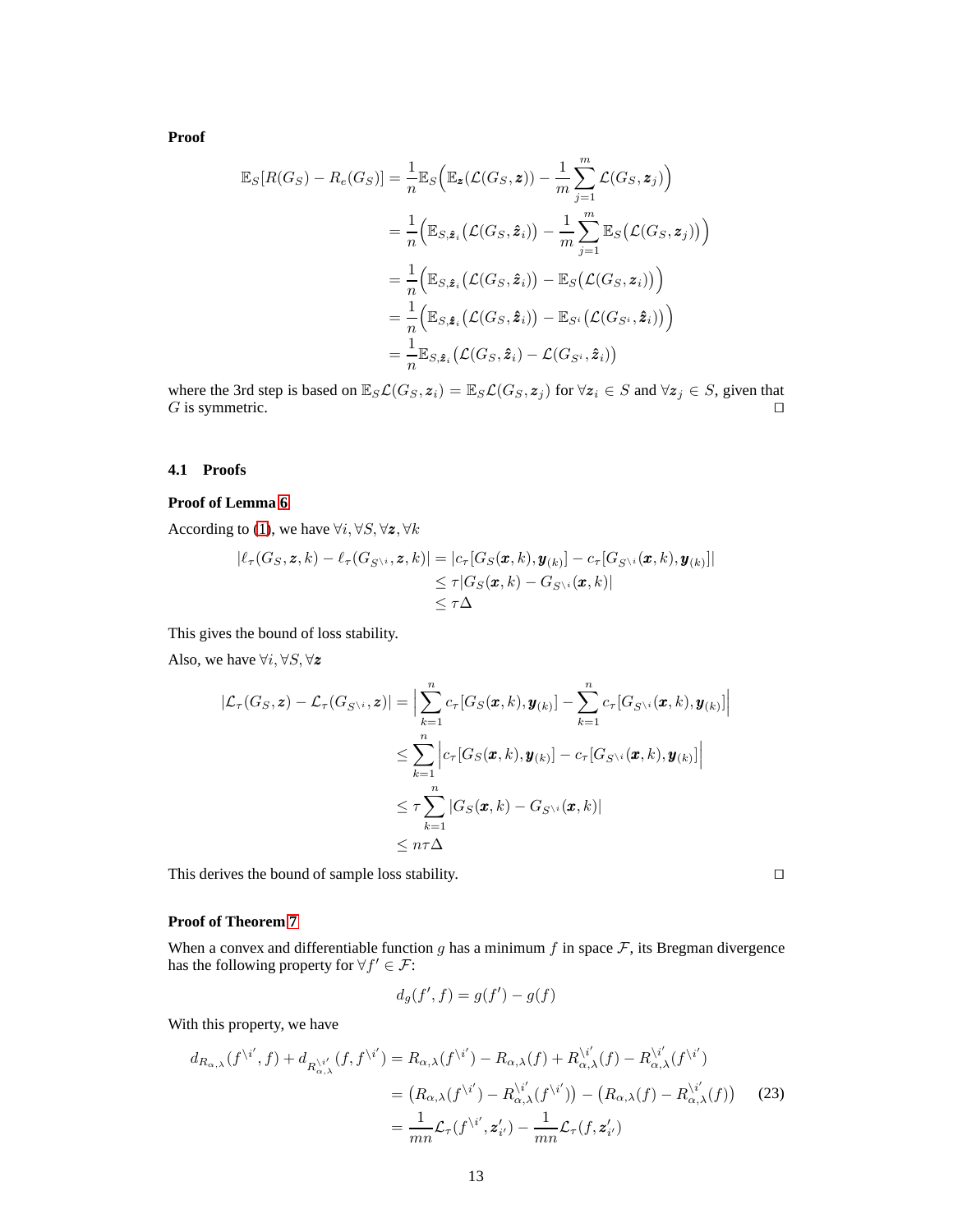Then, based on the property of Bregman divergence that  $d_{g+g'} = d_g + d_{g'}$ , we have

$$
d_{N_{\lambda}}(f, f^{\backslash i'}) + d_{N_{\lambda}}(f^{\backslash i'}, f) = d_{(R_{\alpha,\lambda}^{\backslash i'} - R_{\alpha}^{\backslash i'})}(f, f^{\backslash i'}) + d_{(R_{\alpha,\lambda} - R_{\alpha})}(f^{\backslash i'}, f)
$$
  
= 
$$
d_{R_{\alpha,\lambda}}(f^{\backslash i'}, f) + d_{R_{\alpha,\lambda}^{\backslash i'}}(f, f^{\backslash i'}) - d_{R_{\alpha}}(f^{\backslash i'}, f) - d_{R_{\alpha}^{\backslash i'}}(f, f^{\backslash i'})
$$

(based on non-negativity of Bregman divergence)

<span id="page-13-0"></span>
$$
\leq d_{R_{\alpha,\lambda}}(f^{\backslash i'}, f) + d_{R_{\alpha,\lambda}^{\backslash i'}}(f, f^{\backslash i'})
$$
\n(using (23))

\n
$$
= \frac{1}{mn} \left( \mathcal{L}_{\tau}(f^{\backslash i'}, \mathbf{z}'_{i'}) - \mathcal{L}_{\tau}(f, \mathbf{z}'_{i'}) \right)
$$
\n
$$
= \frac{1}{mn} \sum_{k=1}^{n/\alpha} \left( \ell_{\tau}(f^{\backslash i'}, \mathbf{z}'_{i'}, k) - \ell_{\tau}(f, \mathbf{z}'_{i'}, k) \right)
$$
\n
$$
\leq \frac{1}{mn} \sum_{k=1}^{n/\alpha} \left| c_{\tau} \left( f^{\backslash i'}(\mathbf{z}'_{i'}, k), \mathbf{y}'_{i'(k)} \right) - c_{\tau} \left( f(\mathbf{x}'_{i'}, k), \mathbf{y}'_{i'(k)} \right) \right|
$$
\n
$$
\leq \frac{\tau}{mn} \sum_{k=1}^{n/\alpha} \left| f^{\backslash i'}(\mathbf{z}'_{i'}, k) - f(\mathbf{x}'_{i'}, k) \right|
$$
\n(using (2))

\n
$$
\leq \frac{\rho\tau}{m\alpha} ||f - f^{\backslash i'}||_2 \cdot ||\mathbf{x}'_{i'}||_2
$$

<span id="page-13-1"></span>Moreover,  $N_{\lambda}(g) = \frac{\lambda}{2} ||g||_2^2 = \frac{\lambda}{2} \langle g, g \rangle$  is a convex function and its Bregman divergence satisfies:

$$
d_{N_{\lambda}}(g, g') = \frac{\lambda}{2} (\langle g, g \rangle - \langle g', g' \rangle - \langle 2g', g - g' \rangle)
$$
  
=  $\frac{\lambda}{2} ||g - g'||_2^2$  (25)

Combining [\(24\)](#page-13-0) and [\(25\)](#page-13-1) gives

$$
\lambda ||f - f^{\setminus i'}||_2^2 \le \frac{\rho \tau}{m\alpha} ||f - f^{\setminus i'}||_2 \cdot ||\mathbf{x}'_{i'}||_2 \tag{26}
$$

which further gives

<span id="page-13-2"></span>
$$
||f - f^{\setminus i'}||_2 \le \frac{\rho \tau}{m \lambda \alpha} ||\mathbf{x}'_{i'}||_2
$$
\n(27)

Given  $\rho$ -admissibility, we derive the bound of function stability  $\Delta(f)$  based on sample z with size *n*. We have  $\forall z = (\boldsymbol{x}, \boldsymbol{y}), \forall k$ ,

$$
|f(\boldsymbol{x},k) - f^{\backslash i'}(\boldsymbol{x},k)| \le \rho ||f - f^{\backslash i'}||_2 \cdot ||\boldsymbol{x}||_2
$$
  
(using (27))  

$$
\le \frac{\tau \rho^2}{m\lambda \alpha} ||\boldsymbol{x}'_{i'}||_2 \cdot ||\boldsymbol{x}||_2
$$
 (28)

<span id="page-13-3"></span>With the feature dimension  $d$  and  $\pmb{x}_{(k,q)} \leq v$  for  $q \in \{1,\ldots,d\}$  , we have

$$
||\mathbf{x}||_2 = ||\sum_{k=1}^{n} \mathbf{x}_{(k)}||_2
$$
  
\n
$$
\leq ||\langle \underbrace{nv, \dots, nv}_{d} \rangle||_2
$$
  
\n
$$
= \sqrt{dn^2 v^2}
$$
  
\n
$$
= nv\sqrt{d}
$$
\n(29)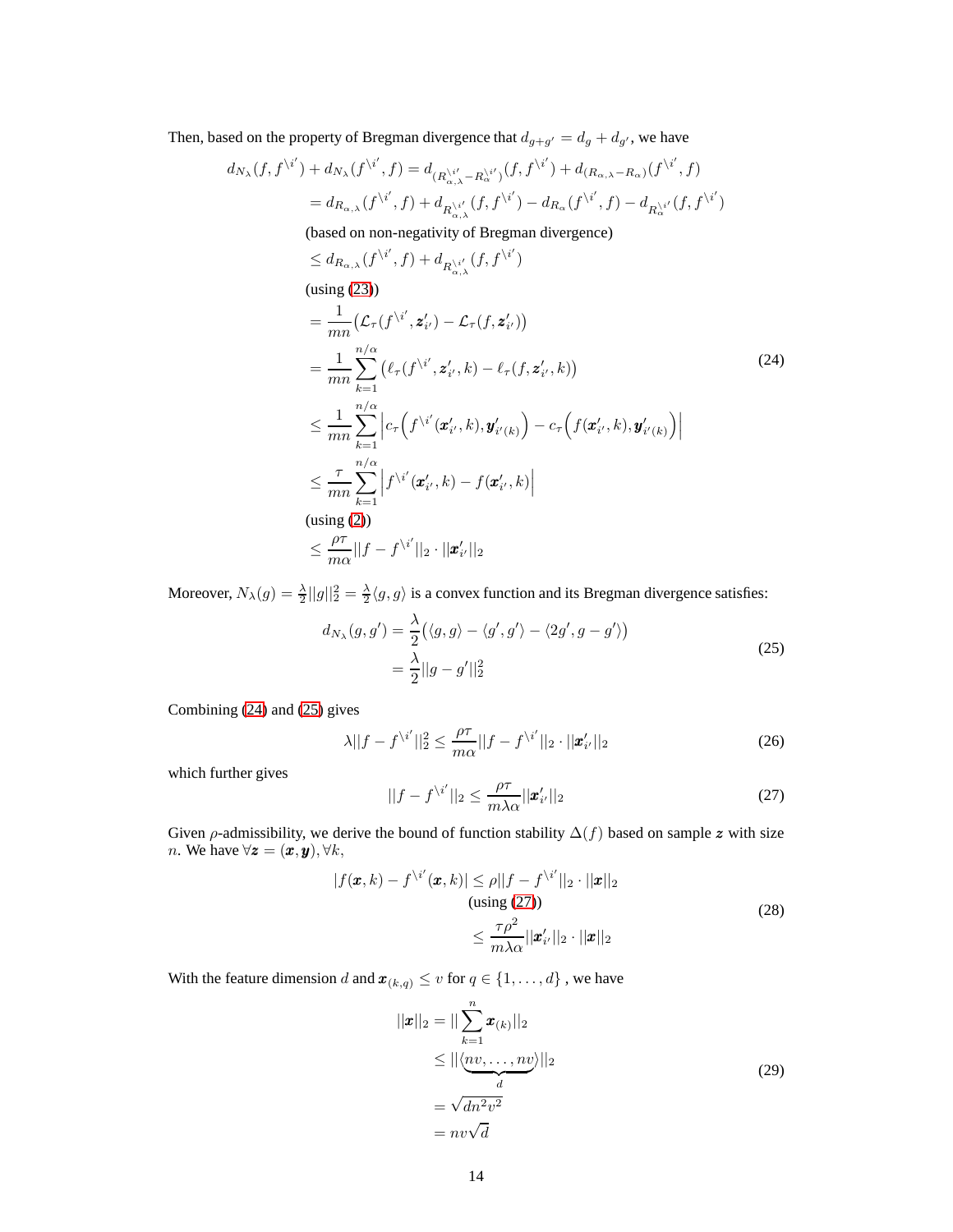Similarly, we have  $||\mathbf{z}'_{i'}||_2 \leq \frac{n v \sqrt{d}}{\alpha}$  because  $\mathbf{z}'_{i'}$  is with the size  $n/\alpha$ . Inserting the bounds of  $||\boldsymbol{x}||_2$  and  $||\boldsymbol{x}'_{i'}||_2$  into [\(28\)](#page-13-3), it goes to

$$
|f(\pmb{x},k) - f^{\backslash i'}(\pmb{x},k)| \le \frac{d\tau \rho^2 v^2 n^2}{m\lambda \alpha^2} \tag{30}
$$

which gives [\(10\)](#page-6-1). Further, using Lemma [6](#page-5-2) derives the loss stability bound of  $\frac{d\tau^2 \rho^2 v^2 n^2}{m\lambda \alpha^2}$ , and the sample loss stability bound of  $\frac{d\tau^2 \rho^2 v^2 n^3}{m\lambda \alpha^2}$  on the minimizer f.

# **Proof of Corollary [8](#page-6-2)**

The proof is similar to the proof of Theorem [7.](#page-5-3) First, we have

<span id="page-14-0"></span>
$$
d_{R_{\alpha,\lambda}}(f^{\backslash i},f) + d_{R_{\alpha,\lambda}^{i}}(f,f^{\backslash i}) = R_{\alpha,\lambda}(f^{i}) - R_{\alpha,\lambda}(f) + R_{\alpha,\lambda}^{i}(f) - R_{\alpha,\lambda}^{i}(f^{i})
$$
  
\n
$$
= (R_{\alpha,\lambda}(f^{i}) - R_{\alpha,\lambda}^{i}(f^{i})) - (R_{\alpha,\lambda}(f) - R_{\alpha,\lambda}^{i}(f))
$$
  
\n
$$
= \frac{1}{mn} \sum_{j=1}^{\alpha} \mathcal{L}_{\tau}(f^{i}, z_{(i,j)}) - \frac{1}{mn} \sum_{j=1}^{\alpha} \mathcal{L}_{\tau}(f, z_{(i,j)})
$$
 (31)

Then, we have

$$
d_{N_{\lambda}}(f, f^{\backslash i}) + d_{N_{\lambda}}(f^{\backslash i}, f) = d_{(R_{\alpha,\lambda}^{i} - R_{\alpha}^{i})}(f, f^{\backslash i}) + d_{(R_{\alpha,\lambda} - R_{\alpha})}(f^{\backslash i}, f)
$$
  
=  $d_{R_{\alpha,\lambda}}(f^{\backslash i}, f) + d_{R_{\alpha,\lambda}^{i}}(f, f^{\backslash i}) - d_{R_{\alpha}}(f^{\backslash i}, f) - d_{R_{\alpha}^{i}}(f, f^{\backslash i})$   
(based on non-negativity of Bregman divergence)

$$
\leq d_{R_{\alpha,\lambda}}(f^{\backslash i},f) + d_{R_{\alpha,\lambda}^{\backslash i}}(f,f^{\backslash i})
$$
\n(using (31))

\n
$$
= \frac{1}{mn} \sum_{j=1}^{\alpha} \mathcal{L}_{\tau}(f^{\backslash i}, \mathbf{z}_{(i,j)}) - \frac{1}{mn} \sum_{j=1}^{\alpha} \mathcal{L}_{\tau}(f, \mathbf{z}_{(i,j)})
$$
\n
$$
= \frac{1}{mn} \sum_{j=1}^{\alpha} \left( \sum_{k=1}^{n/\alpha} \ell_{\tau}(f^{\backslash i}, \mathbf{z}_{(i,j)}, k) - \sum_{k=1}^{n/\alpha} \ell_{\tau}(f, \mathbf{z}_{(i,j)}, k) \right)
$$
\n
$$
\leq \frac{1}{mn} \sum_{j=1}^{\alpha} \sum_{k=1}^{n/\alpha} \left| \ell_{\tau}(f^{\backslash i}, \mathbf{z}_{(i,j)}, k) - \ell_{\tau}(f, \mathbf{z}_{(i,j)}, k) \right|
$$
\n
$$
\leq \frac{\tau}{mn} \sum_{j=1}^{\alpha} \sum_{k=1}^{n/\alpha} \left| f^{\backslash i}(\mathbf{x}_{(i,j)}, k) - f(\mathbf{x}_{(i,j)}, k) \right|
$$
\n(using (2), and define  $||\mathbf{x}_{(i, max)}||_2 = \max_{\forall j} ||\mathbf{x}_{(i,j)}||_2$ )

\n
$$
\leq \frac{\rho\tau}{m} ||f - f^{\backslash i}||_2 \cdot ||\mathbf{x}_{(i, max)}||_2
$$

This gives

$$
\lambda ||f - f^{\setminus i}||_2^2 \le \frac{\rho \tau}{m} ||f - f^{\setminus i}||_2 \cdot ||\boldsymbol{x}_{(i, max)}||_2 \tag{33}
$$

and thus

<span id="page-14-1"></span>
$$
||f - f^{\setminus i}||_2 \le \frac{\rho \tau}{m\lambda} ||\boldsymbol{x}_{(i, max)}||_2
$$
\n(34)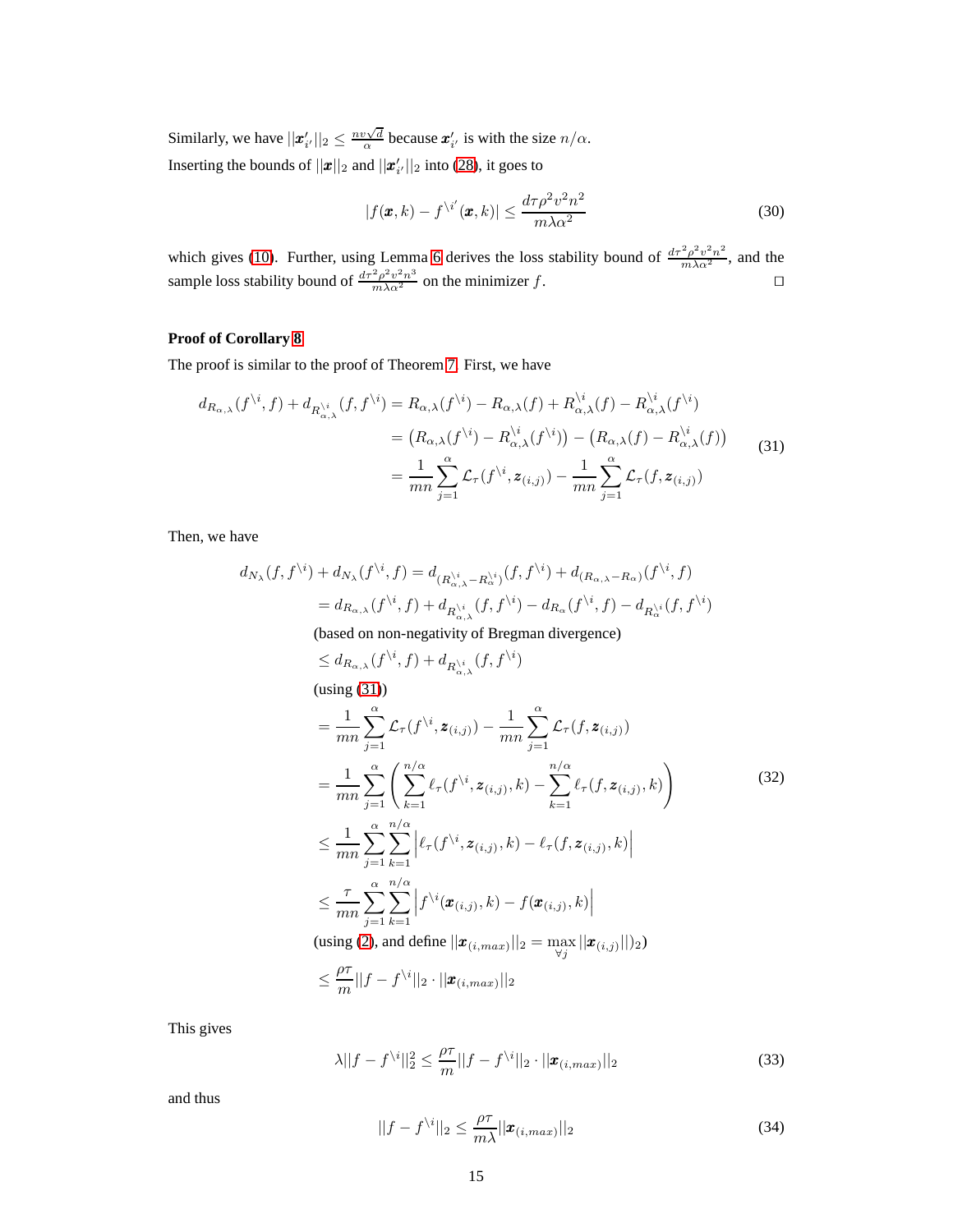Then, we derive the bound of function stability  $\Delta(f)$  based on sample z with size n, and based on  $\setminus i$  rather than  $\setminus i'$ . We have  $\forall z = (x, y), \forall k$ ,

$$
|f(\mathbf{x}, k) - f^{\setminus i}(\mathbf{x}, k)| \le \rho ||f - f^{\setminus i}||_2 \cdot ||\mathbf{x}||_2
$$
  
\n(susing (34))  
\n
$$
\le \frac{\tau \rho^2}{m\lambda} ||\mathbf{x}_{(i, max)}||_2 \cdot ||\mathbf{x}||_2
$$
  
\n
$$
\le \frac{\tau \rho^2}{m\lambda} \cdot \frac{nv\sqrt{d}}{\alpha} \cdot nv\sqrt{d}
$$
  
\n
$$
= \frac{d\tau \rho^2 v^2 n^2}{m\lambda \alpha}
$$
  
\n(sing (10))  
\n
$$
= \alpha \sup(\Delta)
$$

⊓⊔

# **Proof of Theorem [9](#page-6-3)**

Let  $f^{\setminus i}$  be defined like before. Similar to the definition of  $f^{\setminus i}$  based on *removing* a sample from S, we define  $f^i$  based on *replacing* a sample from S. Let  $R(f)^{\setminus i}$  denote  $[R(f)]^{\setminus i} = R^{\setminus i}(f^{\setminus i})$ .

First, we derive a bound for  $|R(f) - R^{\setminus i}(f)|$ :

<span id="page-15-0"></span>
$$
|R(f) - R(f)^{\backslash i}| = \frac{1}{n} |\mathbb{E}_{\mathbf{z}} \mathcal{L}_{\tau}(f, \mathbf{z}) - \mathbb{E}_{\mathbf{z}} \mathcal{L}_{\tau}(f^{\backslash i}, \mathbf{z})|
$$
  
\n
$$
= \frac{1}{n} |\mathbb{E}_{\mathbf{z}} \sum_{k=1}^{n} \ell_{\tau}(f, \mathbf{z}, k) - \mathbb{E}_{\mathbf{z}} \sum_{k=1}^{n} \ell_{\tau}(f^{\backslash i}, \mathbf{z}, k)|
$$
  
\n
$$
\leq \frac{1}{n} \mathbb{E}_{\mathbf{z}} |\sum_{k=1}^{n} \ell_{\tau}(f, \mathbf{z}, k) - \sum_{k=1}^{n} \ell_{\tau}(f^{\backslash i}, \mathbf{z}, k)|
$$
  
\n
$$
\leq \frac{1}{n} \mathbb{E}_{\mathbf{z}} \sum_{k=1}^{n} |\ell_{\tau}(f, \mathbf{z}, k) - \ell_{\tau}(f^{\backslash i}, \mathbf{z}, k)|
$$
  
\n(based on Lemma 6 and the definition of  $\bar{\Delta}$ )  
\n
$$
\leq \tau \bar{\Delta}
$$

Then, we derive a bound for  $|R(f) - R(f)^i|$ :

$$
|R(f) - R(f)^{i}| = |R(f) - R(f)^{i} + R(f)^{i} - R(f)^{i}|
$$
  
\n
$$
\leq |R(f) - R(f)^{i}| + |R(f)^{i} - R(f)^{i}|
$$
  
\n(based on (36))  
\n
$$
\leq \tau \bar{\Delta} + \tau \bar{\Delta}
$$
  
\n
$$
= 2\tau \bar{\Delta}
$$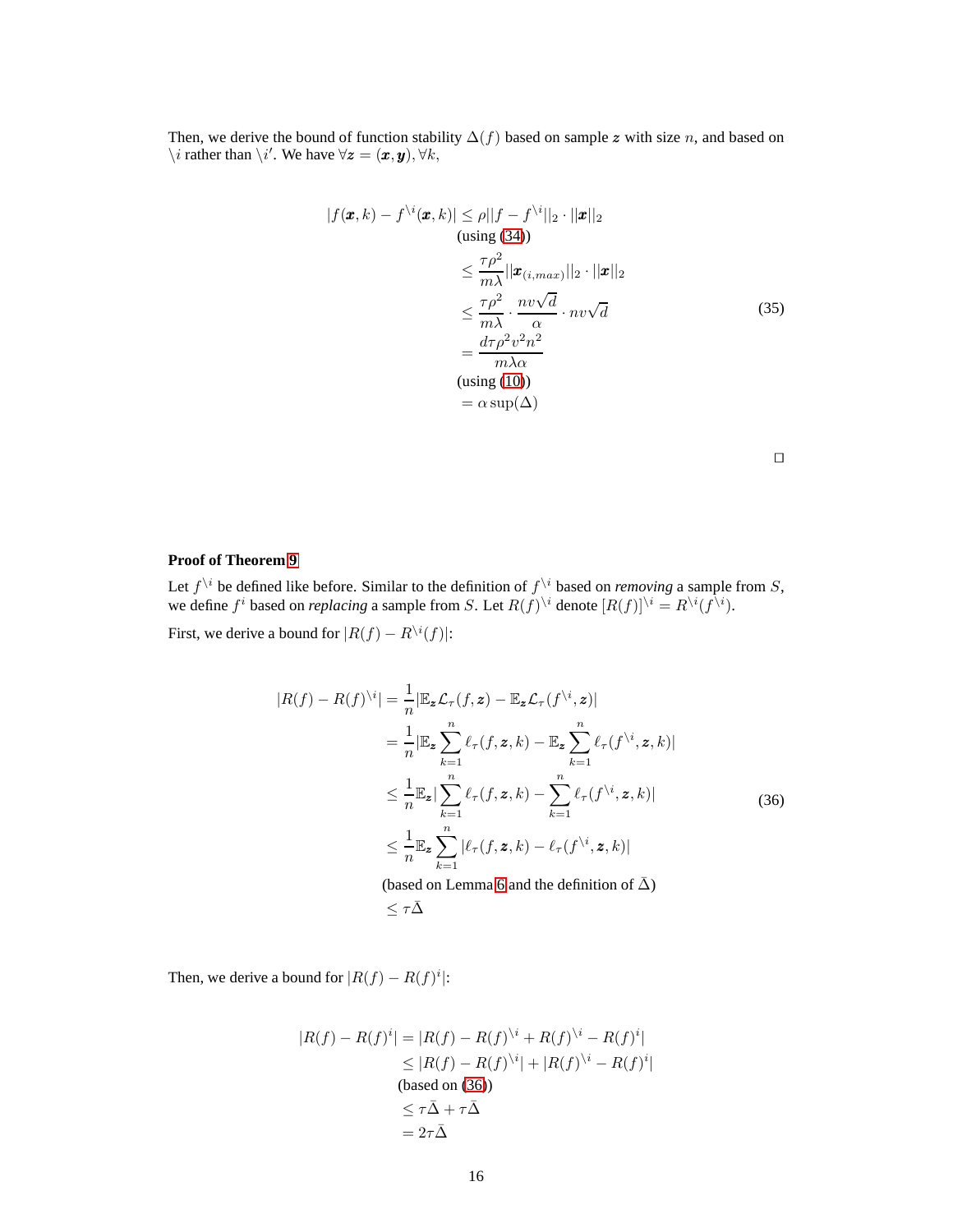Moreover, we derive a bound for  $|R_e(f) - R_e(f)^i|$ . Let  $\hat{z}_i$  denote the full-size sample (with size n and indexed by i) which replaces the sample  $z_i$ , it goes to:

$$
|R_e(f) - R_e(f)^i| = \left| \frac{1}{mn} \sum_{j=1}^m \mathcal{L}_{\tau}(f, \mathbf{z}_j) - \frac{1}{mn} \sum_{j \neq i} \mathcal{L}_{\tau}(f^i, \mathbf{z}_j) - \frac{1}{mn} \mathcal{L}_{\tau}(f^i, \hat{\mathbf{z}}_i) \right|
$$
  
\n
$$
\leq \frac{1}{mn} \sum_{j \neq i} |\mathcal{L}_{\tau}(f, \mathbf{z}_j) - \mathcal{L}_{\tau}(f^i, \mathbf{z}_j)| + \frac{1}{mn} |\mathcal{L}_{\tau}(f, \mathbf{z}_i) - \mathcal{L}_{\tau}(f^i, \hat{\mathbf{z}}_i)|
$$
  
\n
$$
\leq \frac{1}{mn} \sum_{j \neq i} |\mathcal{L}_{\tau}(f, \mathbf{z}_j) - \mathcal{L}_{\tau}(f^i, \mathbf{z}_j)| + \frac{1}{mn} \sum_{k=1}^n |\ell_{\tau}(f, \mathbf{z}_i, k) - \ell_{\tau}(f^i, \hat{\mathbf{z}}_i, k)|
$$
  
\n**(based on  $0 \leq \ell_{\tau}(G_S, \mathbf{z}, k) \leq \gamma$ )**

 $\tau(G_S, \mathbf{z}, \mathcal{K}) \leq \gamma$ 

$$
\leq \frac{1}{mn} \sum_{j \neq i} |\mathcal{L}_{\tau}(f, z_j) - \mathcal{L}_{\tau}(f^i, z_j)| + \frac{\gamma}{m}
$$
\n
$$
\leq \frac{1}{mn} \sum_{j \neq i} (|\mathcal{L}_{\tau}(f, z_j) - \mathcal{L}_{\tau}(f^{\backslash i}, z_j)| + |\mathcal{L}_{\tau}(f^{\backslash i}, z_j) - \mathcal{L}_{\tau}(f^i, z_j)|) + \frac{\gamma}{m}
$$
\n(37)

(based on Lemma [6,](#page-5-2) and  $\Delta(f^i, f^{\setminus i}) = \Delta(f, f^{\setminus i})$  from the definition of stability)

$$
\leq \frac{1}{mn} \sum_{j \neq i} \left( n\tau \bar{\Delta} + n\tau \bar{\Delta} \right) + \frac{\gamma}{m}
$$

$$
= \frac{2(m-1)\tau \bar{\Delta} + \gamma}{m}
$$

Based on the bounds of  $|R(f) - R(f)^i|$  and  $|R_e(f) - R_e(f)^i|$ , we show that  $R(f) - R_e(f)$  satisfies the conditions of *McDiarmid Inequality* (Theorem [12\)](#page-11-3) with  $c_i = \frac{(4m-2)\tau\bar{\Delta}+\gamma}{m}$ :

<span id="page-16-0"></span>
$$
|[R(f) - R_e(f)] - [R(f) - R_e(f)]^i| = |[R(f) - R(f)^i] - [R_e(f) - R_e(f)^i]|
$$
  
\n
$$
\leq |R(f) - R(f)^i| + |R_e(f) - R_e(f)^i|
$$
  
\n
$$
\leq 2\tau\bar{\Delta} + \frac{2(m-1)\tau\bar{\Delta} + \gamma}{m}
$$
  
\n
$$
= \frac{(4m-2)\tau\bar{\Delta} + \gamma}{m}
$$
 (38)

Also, following the proof of Lemma [13,](#page-11-4) we can get a bound for  $\mathbb{E}_{S}[R(f) - R_{e}(f)]$ :

<span id="page-16-1"></span>
$$
\mathbb{E}_{S}[R(f) - R_{e}(f)] = \frac{1}{n} \mathbb{E}_{S} \Big( \mathbb{E}_{\mathbf{z}} (\mathcal{L}(f, \mathbf{z})) - \frac{1}{m} \sum_{j=1}^{m} \mathcal{L}(f, \mathbf{z}_{j}) \Big)
$$
  
\n
$$
= \frac{1}{n} \Big( \mathbb{E}_{S, \hat{\mathbf{z}}_{i}} (\mathcal{L}(f, \hat{\mathbf{z}}_{i})) - \frac{1}{m} \sum_{j=1}^{m} \mathbb{E}_{S} (\mathcal{L}(f, \mathbf{z}_{j})) \Big)
$$
  
\n
$$
= \frac{1}{n} \Big( \mathbb{E}_{S, \hat{\mathbf{z}}_{i}} (\mathcal{L}(f, \hat{\mathbf{z}}_{i})) - \mathbb{E}_{S} (\mathcal{L}(f, \mathbf{z}_{i})) \Big)
$$
  
\n
$$
= \frac{1}{n} \Big( \mathbb{E}_{S, \hat{\mathbf{z}}_{i}} (\mathcal{L}(f, \hat{\mathbf{z}}_{i})) - \mathbb{E}_{S^{i}} (\mathcal{L}(f^{i}, \hat{\mathbf{z}}_{i})) \Big)
$$
  
\n
$$
= \frac{1}{n} \mathbb{E}_{S, \hat{\mathbf{z}}_{i}} (\mathcal{L}(f, \hat{\mathbf{z}}_{i}) - \mathcal{L}(f^{i}, \hat{\mathbf{z}}_{i}))
$$
  
\n
$$
\leq \frac{1}{n} \mathbb{E}_{S, \hat{\mathbf{z}}_{i}} |\mathcal{L}(f, \hat{\mathbf{z}}_{i}) - \mathcal{L}(f^{i}, \hat{\mathbf{z}}_{i})|
$$
  
\n
$$
\leq \frac{1}{n} \mathbb{E}_{S, \hat{\mathbf{z}}_{i}} |\mathcal{L}(f, \hat{\mathbf{z}}_{i}) - \mathcal{L}(f^{i}, \hat{\mathbf{z}}_{i})| + \frac{1}{n} \mathbb{E}_{S, \hat{\mathbf{z}}_{i}} |\mathcal{L}(f^{i}, \hat{\mathbf{z}}_{i}) - \mathcal{L}(f^{i}, \hat{\mathbf{z}}_{i})|
$$
  
\n(based on Lemma 6 and the  $\bar{\Delta}$  defined in (12))  
\n
$$
\leq \tau \bar{\Delta} + \tau \bar{\Delta}
$$
<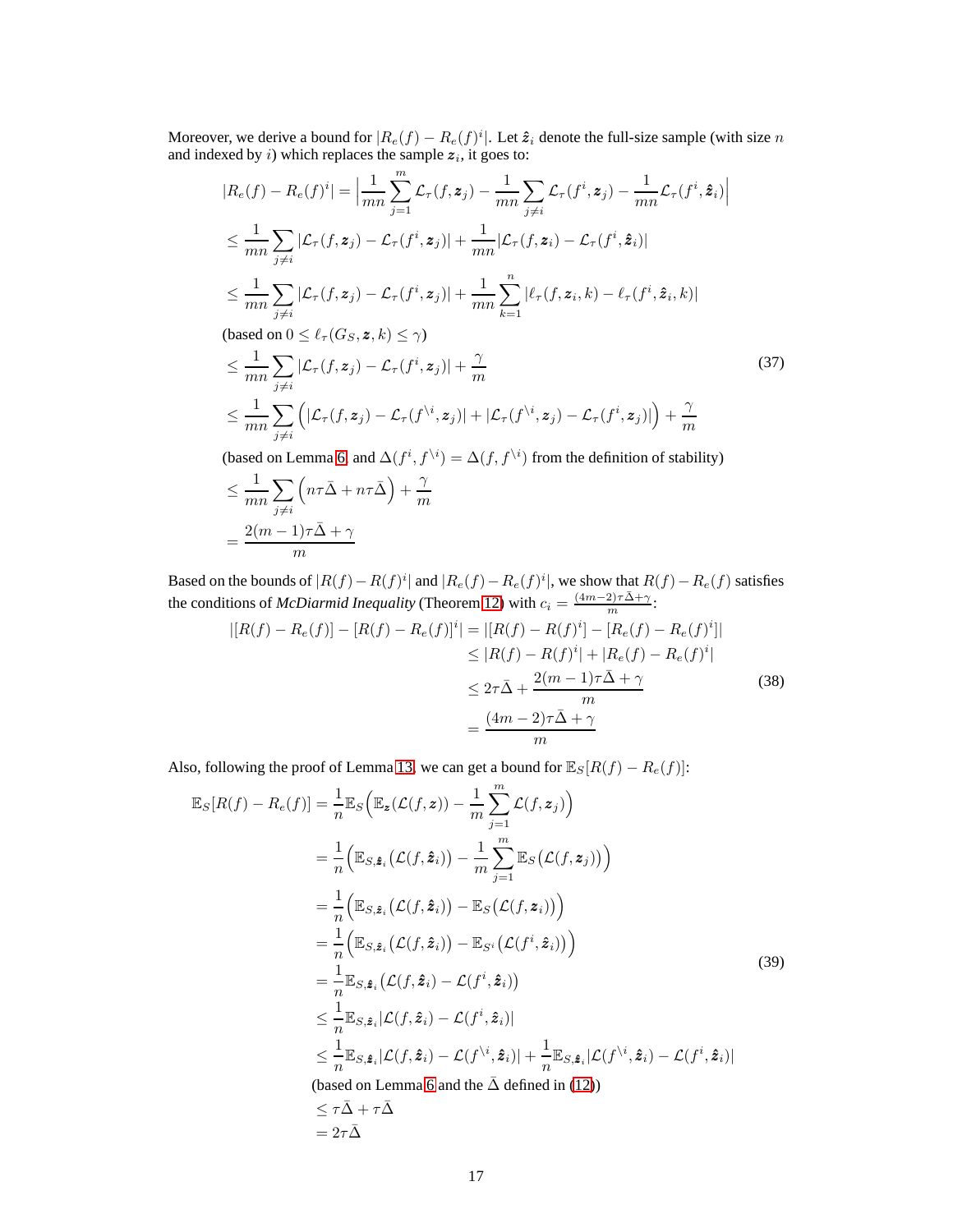Now, we can apply *McDiarmid Inequality* (Theorem [12\)](#page-11-3):

$$
\mathbb{P}_S\Big(\big[R(f) - R_e(f)\big] - \mathbb{E}_S\big[R(f) - R_e(f)\big] \ge \epsilon\Big) \le \exp\Big(\frac{-2\epsilon^2}{\sum_{i=1}^m c_i^2}\Big) \tag{40}
$$

Based on [\(38\)](#page-16-0) and [\(39\)](#page-16-1), it goes to

<span id="page-17-0"></span>
$$
\mathbb{P}_S\left(R(f) - R_e(f) \ge 2\tau\bar{\Delta} + \epsilon\right) \le \exp\left(\frac{-2m\epsilon^2}{\left((4m-2)\tau\bar{\Delta} + \gamma\right)^2}\right) \tag{41}
$$

Let  $\delta = \exp \left( \frac{-2m\epsilon^2}{\epsilon} \right)$  $((4m-2)\tau\bar{\Delta}+\gamma)^2$ , we have

<span id="page-17-1"></span>
$$
\epsilon = \left( (4m - 2)\tau \bar{\Delta} + \gamma \right) \sqrt{\frac{\ln \delta^{-1}}{2m}} \tag{42}
$$

Based on [\(41\)](#page-17-0) and [\(42\)](#page-17-1), there is a probability no more than  $\delta$  such that

$$
R(f) - R_e(f) \ge 2\tau \bar{\Delta} + \epsilon
$$
  
=  $2\tau \bar{\Delta} + ((4m - 2)\tau \bar{\Delta} + \gamma)\sqrt{\frac{\ln \delta^{-1}}{2m}}$  (43)

Then, there is a probability at least  $1 - \delta$  such that

$$
R(f) \le R_e(f) + 2\tau \bar{\Delta} + \left( (4m - 2)\tau \bar{\Delta} + \gamma \right) \sqrt{\frac{\ln \delta^{-1}}{2m}}
$$
  
which gives (13).

### **Proof of Theorem [10](#page-7-2)**

According to [\(12\)](#page-6-4), we have  $\bar{\Delta} \leq \frac{d\tau \rho^2 v^2 n^2}{m\lambda \alpha}$ . Inserting this bound into [\(13\)](#page-6-5) gives [\(15\)](#page-7-0).

# **Proof of Proposition [11](#page-8-3)**

By subtracting  $w^*$  from both sides and taking norms for [\(17\)](#page-7-4), we have

$$
||\mathbf{w}_{t+1} - \mathbf{w}^*||^2 = ||\mathbf{w}_t - \eta \nabla g_{\mathbf{z}_t}(\mathbf{w}_t) - \mathbf{w}^*||^2
$$
  
=  $||\mathbf{w}_t - \mathbf{w}^*||^2 - 2\eta(\mathbf{w}_t - \mathbf{w}^*)^T \nabla g_{\mathbf{z}_t}(\mathbf{w}_t) + \eta^2 ||\nabla g_{\mathbf{z}_t}(\mathbf{w}_t)||^2$  (44)

Taking expectations and let  $a_t = ||\boldsymbol{w}_t - \boldsymbol{w}^*||^2$ , we have

$$
a_{t+1} = a_t - 2\eta \mathbb{E}[(\boldsymbol{w}_t - \boldsymbol{w}^*)^T \nabla g_{\boldsymbol{z}_t}(\boldsymbol{w}_t)] + \eta^2 \mathbb{E}[||\nabla g_{\boldsymbol{z}_t}(\boldsymbol{w}_t)||^2]
$$
\n(based on (20))

\n
$$
\leq a_t - 2\eta \mathbb{E}[(\boldsymbol{w}_t - \boldsymbol{w}^*)^T \nabla g_{\boldsymbol{z}_t}(\boldsymbol{w}_t)] + \eta^2 \kappa^2 |\boldsymbol{z}_t|^2
$$
\n(Recall  $\boldsymbol{z}_t$  is of the size  $n/\alpha$  based on the definition of structure regularization)

$$
= a_t - 2\eta \mathbb{E}[(\boldsymbol{w}_t - \boldsymbol{w}^*)^T \nabla g_{\boldsymbol{z}_t}(\boldsymbol{w}_t)] + \frac{\eta^2 \kappa^2 n^2}{\alpha^2}
$$
\n(45)

<span id="page-17-2"></span>(since the random drawing of  $z_t$  is independent of  $w_t$ )

$$
= a_t - 2\eta \mathbb{E}[(\boldsymbol{w}_t - \boldsymbol{w}^*)^T \mathbb{E}_{\mathbf{z}_t}(\nabla g_{\mathbf{z}_t}(\boldsymbol{w}_t))] + \frac{\eta^2 \kappa^2 n^2}{\alpha^2}
$$

$$
= a_t - 2\eta \mathbb{E}[(\boldsymbol{w}_t - \boldsymbol{w}^*)^T \nabla g(\boldsymbol{w}_t)] + \frac{\eta^2 \kappa^2 n^2}{\alpha^2}
$$

<span id="page-17-3"></span>By setting  $w' = w^*$  in [\(18\)](#page-7-5), we have

$$
(\boldsymbol{w} - \boldsymbol{w}^*)^T \nabla g(\boldsymbol{w}) \ge g(\boldsymbol{w}) - g(\boldsymbol{w}^*) + \frac{c}{2} ||\boldsymbol{w} - \boldsymbol{w}^*||^2
$$
  
\n
$$
\ge \frac{c}{2} ||\boldsymbol{w} - \boldsymbol{w}^*||^2
$$
\n(46)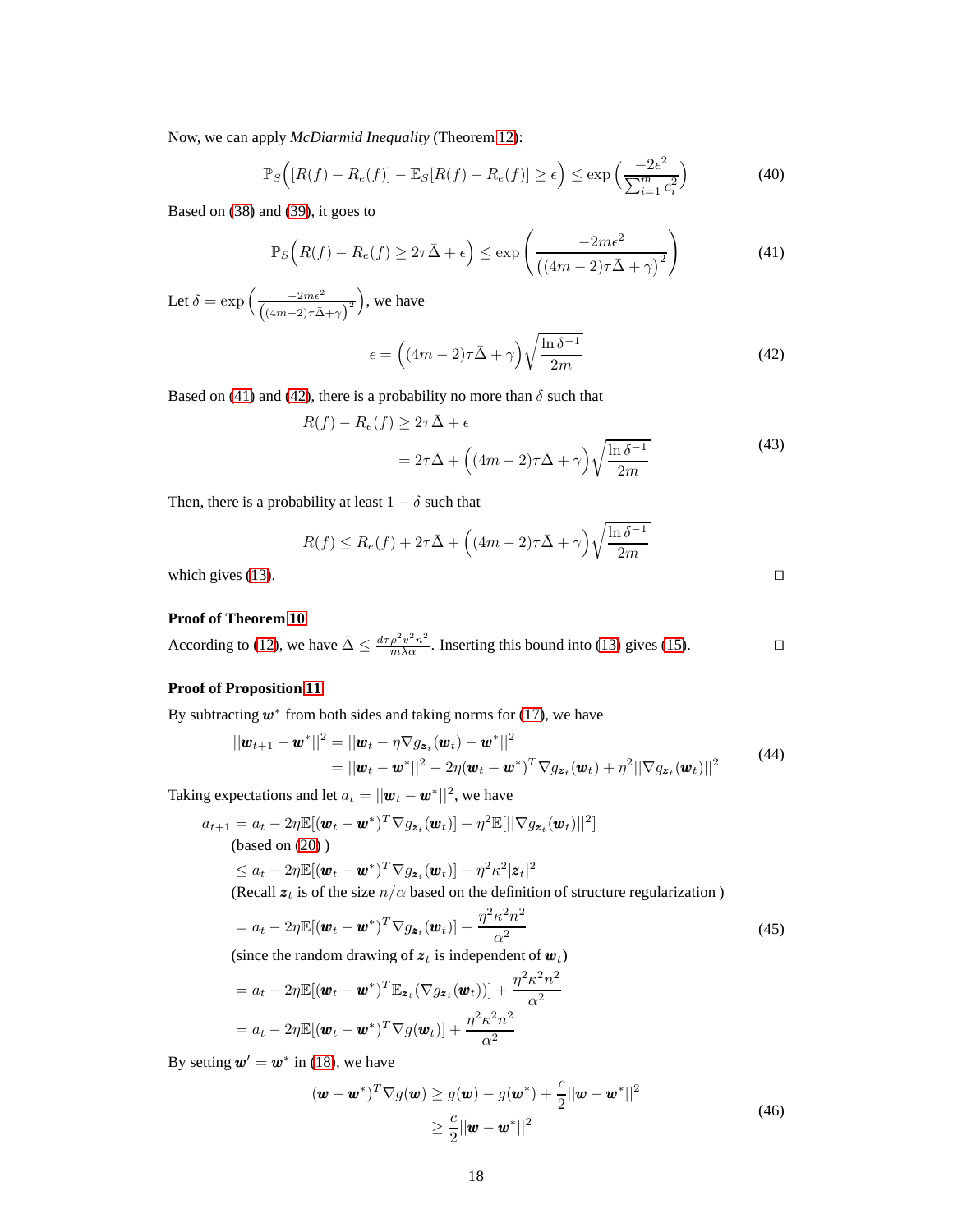Combining [\(45\)](#page-17-2) and [\(46\)](#page-17-3), we have

$$
a_{t+1} \le a_t - \eta c ||\boldsymbol{w}_t - \boldsymbol{w}^*||^2 + \frac{\eta^2 \kappa^2 n^2}{\alpha^2}
$$
  
=  $(1 - c\eta)a_t + \frac{\eta^2 \kappa^2 n^2}{\alpha^2}$  (47)

<span id="page-18-0"></span>We can find the steady state  $a_{\infty}$  as follows

$$
a_{\infty} = (1 - c\eta)a_{\infty} + \frac{\eta^2 \kappa^2 n^2}{\alpha^2} \tag{48}
$$

which gives

<span id="page-18-4"></span>
$$
a_{\infty} = \frac{\eta \kappa^2 n^2}{c \alpha^2} \tag{49}
$$

Defining the function  $A(x) = (1 - c\eta)x + \frac{\eta^2 \kappa^2 n^2}{\alpha^2}$ , based on [\(47\)](#page-18-0) we have

$$
a_{t+1} \le A(a_t)
$$
  
\n(Taylor expansion of  $A(\cdot)$  based on  $a_{\infty}$ , with  $\nabla^2 A(\cdot)$  being 0)  
\n
$$
= A(a_{\infty}) + \nabla A(a_{\infty})(a_t - a_{\infty})
$$
\n
$$
= A(a_{\infty}) + (1 - c\eta)(a_t - a_{\infty})
$$
\n
$$
= a_{\infty} + (1 - c\eta)(a_t - a_{\infty})
$$
\n(50)

<span id="page-18-1"></span>Unwrapping [\(50\)](#page-18-1) goes to

<span id="page-18-2"></span>
$$
a_t \leq (1 - c\eta)^t (a_0 - a_{\infty}) + a_{\infty} \tag{51}
$$

Since  $\nabla g(\boldsymbol{w})$  is Lipschitz according to [\(19\)](#page-8-5), we have

$$
g(\boldsymbol{w}) \leq g(\boldsymbol{w}') + \nabla g(\boldsymbol{w}')^T(\boldsymbol{w} - \boldsymbol{w}') + \frac{q}{2}||\boldsymbol{w} - \boldsymbol{w}'||^2
$$

Setting  $\pmb{w}' = \pmb{w}^*$ , it goes to  $g(\pmb{w}) - g(\pmb{w}^*) \leq \frac{q}{2}||\pmb{w} - \pmb{w}^*||^2$ , such that

$$
\mathbb{E}[g(\boldsymbol{w}_t) - g(\boldsymbol{w}^*)] \leq \frac{q}{2} ||\boldsymbol{w}_t - \boldsymbol{w}^*||^2 = \frac{q}{2} a_t
$$

In order to have  $E[g(\boldsymbol{w}_t) - g(\boldsymbol{w}^*)] \leq \epsilon$ , it is required that  $\frac{q}{2}a_t \leq \epsilon$ , that is

<span id="page-18-3"></span>
$$
a_t \le \frac{2\epsilon}{q} \tag{52}
$$

Combining [\(51\)](#page-18-2) and [\(52\)](#page-18-3), it is required that

$$
(1 - c\eta)^t (a_0 - a_\infty) + a_\infty \le \frac{2\epsilon}{q}
$$
\n(53)

To meet this requirement, it is sufficient to set the learning rate  $\eta$  such that both terms on the left side are less than  $\frac{\epsilon}{q}$ . For the requirement of the second term  $a_{\infty} \leq \frac{\epsilon}{q}$ , recalling [\(49\)](#page-18-4), it goes to

$$
\eta \leq \frac{c \epsilon \alpha^2}{q \kappa^2 n^2}
$$

Thus, introducing a real value  $\beta \in (0, 1]$ , we can set  $\eta$  as

<span id="page-18-5"></span>
$$
\eta = \frac{c\epsilon\beta\alpha^2}{q\kappa^2 n^2} \tag{54}
$$

<span id="page-18-6"></span>On the other hand, for the requirement of the first term  $(1 - c\eta)^t (a_0 - a_\infty) \le \frac{\epsilon}{q}$ , it goes to

$$
t \ge \frac{\log \frac{\epsilon}{q a_0}}{\log (1 - c\eta)}
$$
  
(since  $\log (1 - c\eta) \le -c\eta$  given (21))  

$$
\ge \frac{\log (qa_0/\epsilon)}{c\eta}
$$
 (55)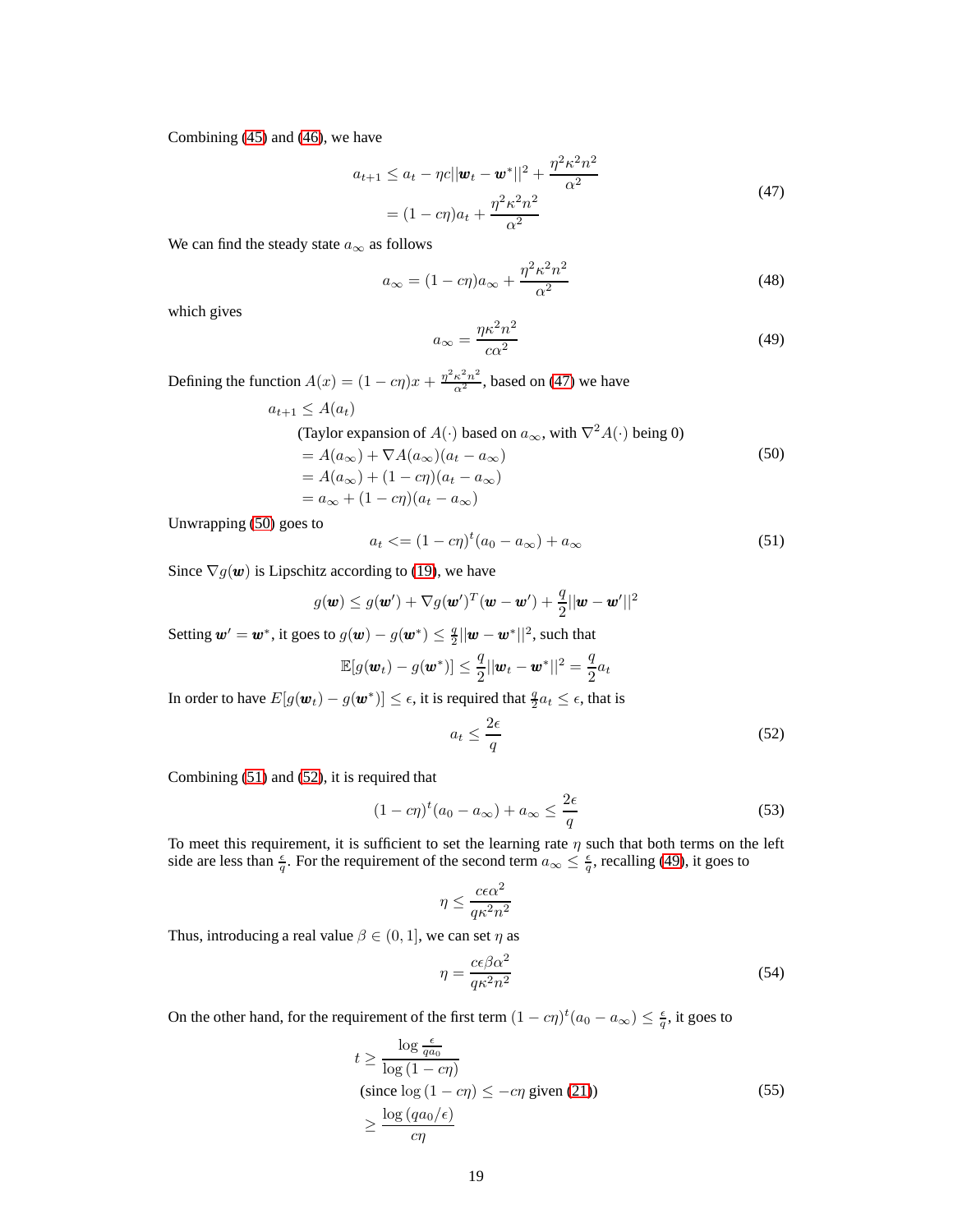Combining [\(54\)](#page-18-5) and [\(55\)](#page-18-6), it goes to

$$
t \ge \frac{q\kappa^2 n^2 \log\left(q a_0/\epsilon\right)}{\epsilon \beta c^2 \alpha^2}
$$

which completes the proof. □

## **5 Conclusions**

We proposed a structure regularization framework, which decomposes training samples into minisamples with simpler structures, deriving a trained model with regularized structural complexity. Our theoretical analysis showed that this method can effectively reduce the generalization risk, and can also accelerate the convergence speed in training. The proposed method does not change the convexity of the objective function, and can be used together with any existing weight regularization methods. Note that, the proposed method and the theoretical results can fit general structures including linear chains, trees, and graphs. Experimental results demonstrated that our method achieved better results than state-of-the-art systems on several highly-competitive tasks, and at the same time with substantially faster training speed.

The structure decomposition of structure regularization can naturally used for parallel training, achieving parallel training over each single samples. As future work, we will combine structure regularization with parallel training.

See [\[23\]](#page-20-18) for the conference version of this work.

#### **Acknowledgments**

This work was supported in part by National Natural Science Foundation of China (No. 61300063), and Doctoral Fund of Ministry of Education of China (No. 20130001120004).

#### <span id="page-19-2"></span>**References**

- [1] A. Argyriou, C. A. Micchelli, M. Pontil, and Y. Ying. A spectral regularization framework for multi-task structure learning. In *Proceedings of NIPS'07*. MIT Press, 2007.
- <span id="page-19-5"></span>[2] F. Bach, R. Jenatton, J. Mairal, and G. Obozinski. Structured sparsity through convex optimization. *CoRR*, abs/1109.2397, 2011.
- <span id="page-19-10"></span>[3] L. Bottou. Online algorithms and stochastic approximations. *Online Learning and Neural Networks. Saad, David. Cambridge University Press*, 1998.
- <span id="page-19-7"></span>[4] O. Bousquet and A. Elisseeff. Stability and generalization. *Journal of Machine Learning Research*, 2:499–526, 2002.
- <span id="page-19-1"></span>[5] M. Collins. Discriminative training methods for hidden markov models: Theory and experiments with perceptron algorithms. In *Proceedings of EMNLP'02*, pages 1–8, 2002.
- <span id="page-19-12"></span><span id="page-19-3"></span>[6] J. C. Duchi and Y. Singer. Boosting with structural sparsity. In *ICML'09*, 2009.
- [7] J. Gao, G. Andrew, M. Johnson, and K. Toutanova. A comparative study of parameter estimation methods for statistical natural language processing. In *Proceedings of ACL'07*, pages 824–831, 2007.
- <span id="page-19-4"></span>[8] J. Graça, K. Ganchev, B. Taskar, and F. Pereira. Posterior vs parameter sparsity in latent variable models. In *Proceedings of NIPS'09*, pages 664–672, 2009.
- <span id="page-19-6"></span>[9] J. Huang, T. Zhang, and D. N. Metaxas. Learning with structured sparsity. *Journal of Machine Learning Research*, 12:3371–3412, 2011.
- <span id="page-19-0"></span>[10] J. Lafferty, A. McCallum, and F. Pereira. Conditional random fields: Probabilistic models for segmenting and labeling sequence data. In *ICML'01*, pages 282–289, 2001.
- <span id="page-19-11"></span><span id="page-19-9"></span>[11] J. Langford, A. J. Smola, and M. Zinkevich. Slow learners are fast. In *NIPS'09*, pages 2331–2339, 2009.
- [12] B. London, B. Huang, B. Taskar, and L. Getoor. Collective stability in structured prediction: Generalization from one example. In *Proceedings of the 30th International Conference on Machine Learning (ICML-13)*, pages 828–836, 2013.
- <span id="page-19-8"></span>[13] B. London, B. Huang, B. Taskar, and L. Getoor. Pac-bayes generalization bounds for randomized structured prediction. In *NIPS Workshop on Perturbation, Optimization and Statistics*, 2013.